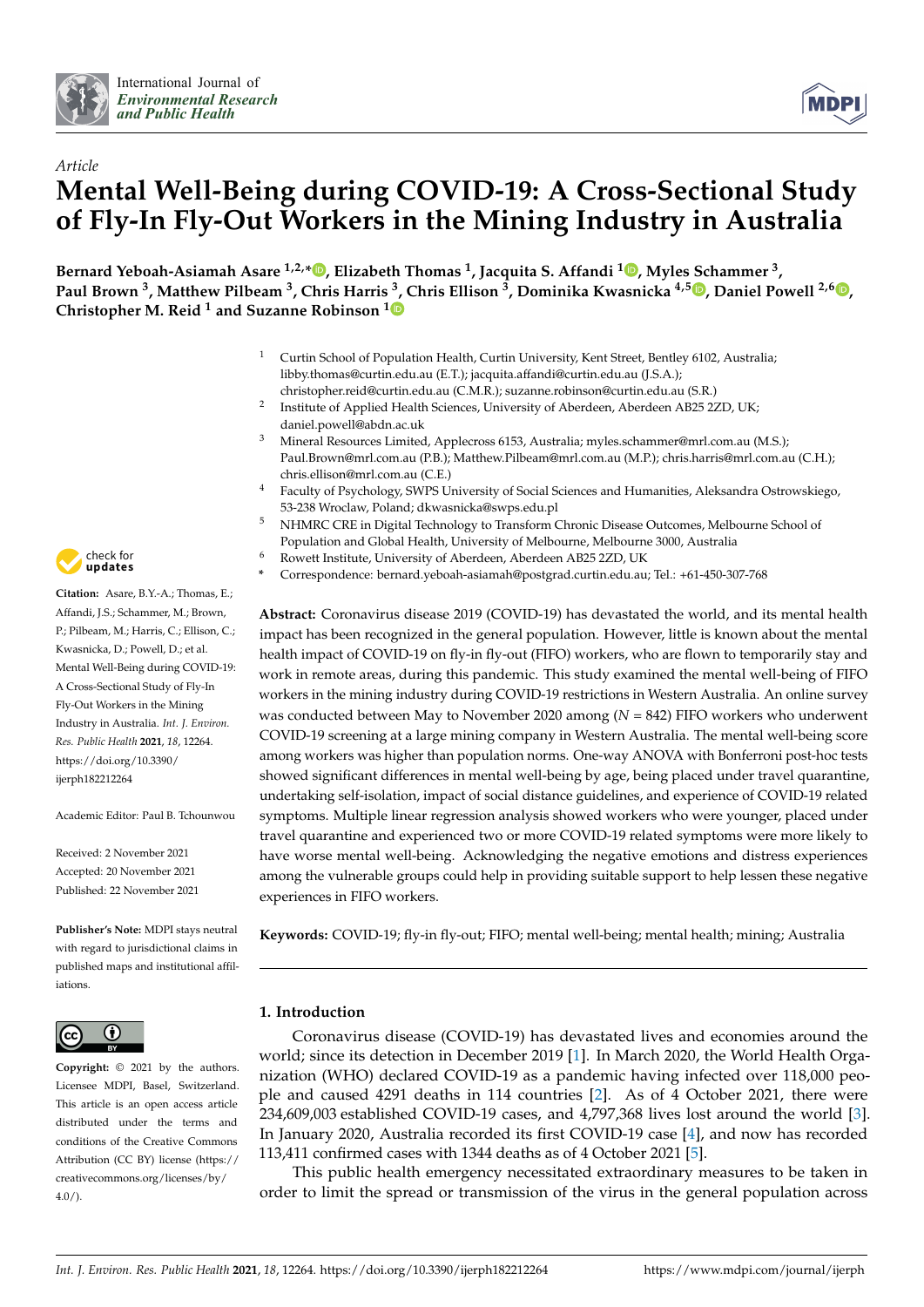the world. These measures, namely social distancing, aimed at limiting close contact and onward person-to-person contact transmission of the virus [\[6\]](#page-11-0) which included travel bans, lockdown and movement restrictions, self-isolation and/or quarantine of cases, and closures of schools, workplaces, and social/community gatherings [\[6](#page-11-0)[,7\]](#page-11-1). In Australia, COVID-19 restrictions and lockdown measures were introduced from 21st March 2020 [\[8\]](#page-11-2) and by 31st March 2020, Stage 3 COVID-19 restrictions were in place, where stay at home orders were mandatory, except for essential workers (medical care and caregiving), and members of the public were only allowed out of the home to shop for basic supplies, to exercise, and for work that could not be done from home [\[9\]](#page-11-3). These restrictions lasted until 15th May 2020 when some Australian states began easing restrictions on public gathering and non-essential services [\[8\]](#page-11-2).

Social distancing measures have proven to be effective in reducing the spread or transmission of the virus  $[7,10,11]$  $[7,10,11]$  $[7,10,11]$  and associated deaths  $[11]$ . However, the negative impact of such measures on mental health have been recognized [\[8,](#page-11-2)[12\]](#page-11-6) including increases in psychological distress, loneliness, and a general negative impact on psychosocial wellbeing [\[8\]](#page-11-2), as they unavoidably interrupt the normal/usual social practices, such as access to social support systems, everyday interactions, and social impacts on coping, that benefit mental health [\[13\]](#page-11-7). Furthermore, associated factors of pandemic separations and restrictions such as the fear of infection or infecting loved ones or others, longer durations of social isolation measures, limited access to basic supplies, the lack of clarity around guidelines and purposes of social distancing measures, and stigmatisation can cause frustration and anxiety in people placed under quarantine [\[14\]](#page-11-8). As such, COVID-19 present an important short- and long-term mental health problem to populations around the world [\[15\]](#page-11-9).

The mental health impact of COVID-19 pandemic has been documented in the general population globally [\[9](#page-11-3)[,15–](#page-11-9)[17\]](#page-11-10). For instance, a systematic review of 19 studies found that depression and anxiety levels were higher and psychological well-being was poorer among the general population globally compared to periods prior to COVID-19 [\[18\]](#page-11-11). Other systematic reviews found the general population in China experienced psychological distress including anxiety, depression, stress and posttraumatic symptoms associated with COVID-19 outbreak [\[19](#page-11-12)[,20\]](#page-11-13). A longitudinal study has also found increases in suicidal ideation, suicide attempts and self-harm over time from 31 March to 19 April 2021 among the general adult population in the United Kingdom [\[21\]](#page-11-14). In the United States, the proportion of emergency department visits for mental health conditions and suicide attempts were markedly higher during the COVID-19 pandemic than the same period in 2019 [\[22\]](#page-11-15).

In Australia, several studies have also highlighted the negative impact of COVID-19 on mental health in individuals and the general populace [\[9,](#page-11-3)[15,](#page-11-9)[23](#page-11-16)[–25\]](#page-11-17). A national study found higher prevalence of restlessness, nervousness, hopelessness and worthlessness among the general populace than previously recorded [\[25\]](#page-11-17). Another national study also found elevated prevalence of depression and anxiety, feelings of hurting oneself, and irritability [\[24\]](#page-11-18). Other studies have examined the negative influence of COVID-19 on the mental health in specific populations such as healthcare workers and 'other essential workers' such as police officers, logistics and transport and retail hospitality workers [\[9\]](#page-11-3) and the general working population (employed in a paid job or self-employed) [\[23\]](#page-11-16). The study by Toh et al. [\[9\]](#page-11-3) found anxiety, depression, and stress at higher levels and poorer overall quality of life among essential workers other than healthcare workers.

Studies have established several factors that are connected with poorer mental health during COVID-19, including being young [\[15](#page-11-9)[,21](#page-11-14)[,26](#page-11-19)[,27\]](#page-11-20), being female [\[15](#page-11-9)[,18,](#page-11-11)[21,](#page-11-14)[23\]](#page-11-16), having higher educational level [\[27\]](#page-11-20), being single/separated [\[15,](#page-11-9)[27\]](#page-11-20), job loss [\[23,](#page-11-16)[24\]](#page-11-18), being anxious about getting infected with COVID-19 [\[24,](#page-11-18)[28\]](#page-11-21), perceived chances of surviving [\[17\]](#page-11-10), and adverse impact of restrictions on daily life [\[24\]](#page-11-18). Among the factors identified are individuals with chronic sickness and poor self-rating of health status [\[17\]](#page-11-10), and pre-existing or previous diagnosis of depression and anxiety [\[23](#page-11-16)[,28\]](#page-11-21) and lived experiences of mental illness [\[15\]](#page-11-9). Furthermore, the risk of severe COVID-19 infection has been found to be higher among individuals with risky lifestyle behaviours including smoking, low levels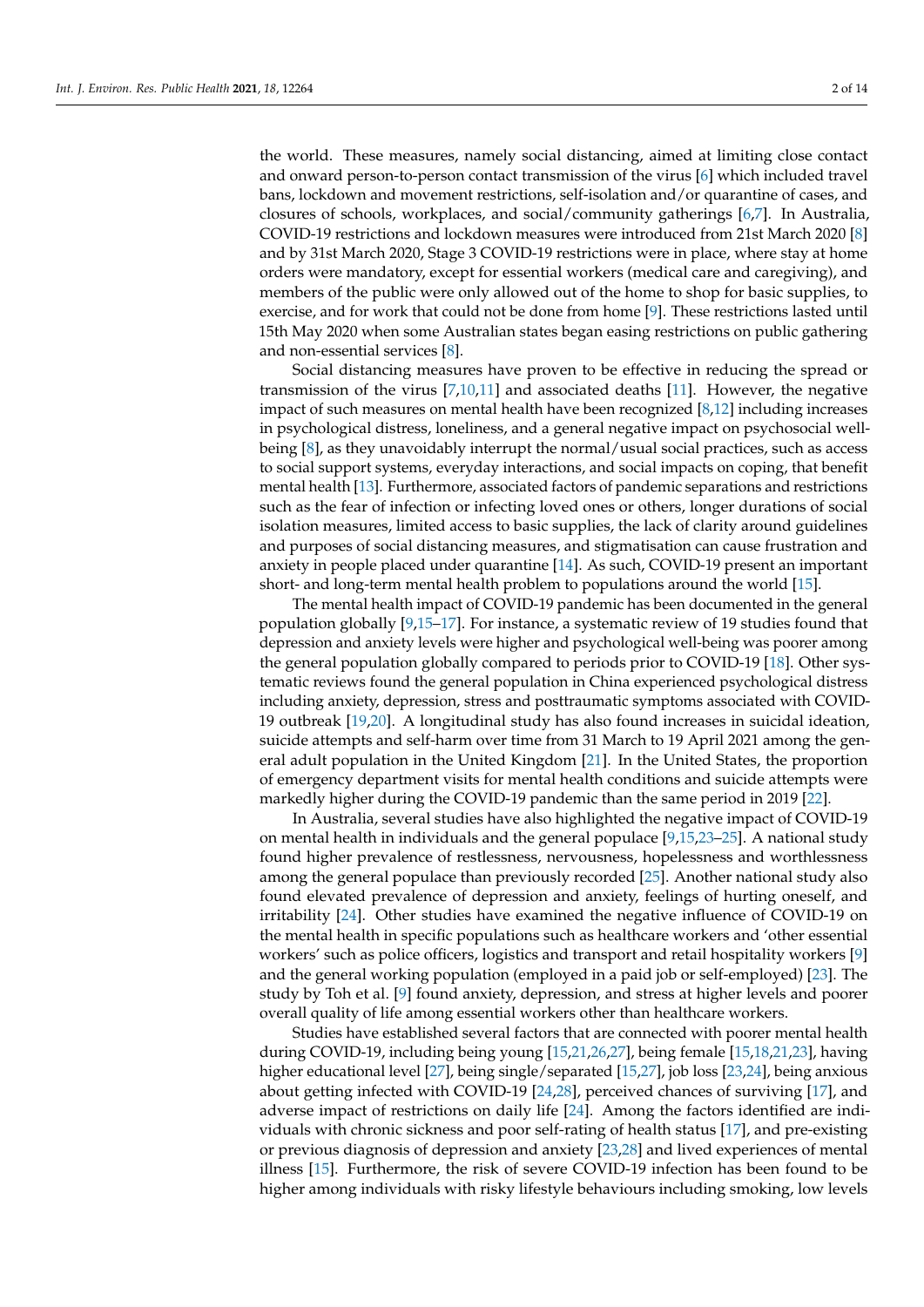of physical activity and obesity [\[29,](#page-11-22)[30\]](#page-12-0). Lifestyle behaviours are strongly associated with the mental health outcomes and contribute to the negative mental health consequence of COVID-19 [\[31\]](#page-12-1). For instance, increased alcohol consumption was associated with increased depressive symptoms, poor mental health and mental well-being during the COVID-19 pandemic [\[32\]](#page-12-2).

Fly-in fly-out (FIFO) work is a kind of long-distance commuting where workers are flown to worksites to temporarily stay and work over a specified period before they fly back home [\[33\]](#page-12-3). Over recent years, FIFO work arrangements have become more popular in the resources industry, such as onshore mining and offshore oil and gas in several countries around the world including Australia, Canada, UK and Norway [\[34\]](#page-12-4). In Australia, it is estimated that about 17% of persons in some regional areas are employed on FIFO work arrangements [\[35\]](#page-12-5). Studies pre-COVID 19 have suggested FIFO workers in the resources sector in Australia have higher prevalence of psychological distress [\[34\]](#page-12-4), loneliness and social isolation [\[36,](#page-12-6)[37\]](#page-12-7) and suicidal risk [\[38\]](#page-12-8), and risky levels of alcohol consumption [\[39\]](#page-12-9) than reported in the general populace. For instance, a study has reported 28% prevalence of high to very high psychological distress among FIFO workers compared to 10.8% in the general population [\[40\]](#page-12-10). This suggests that FIFO workers may be at a higher risk of experiencing worse mental health problems during the COVID-19 pandemic. FIFO work involves travelling long distances to isolated areas, rotating consecutive days working and living on-site with periods at home [\[33\]](#page-12-3). Compared to other work arrangements and the general population, FIFO workers typically work long hours of standard 12 h shifts that may alternate between day and night shifts [\[41\]](#page-12-11), live in provided accommodations at worksites away from their home [\[33,](#page-12-3)[41\]](#page-12-11), and work on rotation systems of for example 14 days on and 7 days leave [\[33\]](#page-12-3), suggesting intermittent separations from families and other social support. The FIFO work arrangements are commonly practiced in the mining sector; classified as 'essential workplace—where work cannot be done from the home' [\[42\]](#page-12-12), workers were exempted from stay home orders during the COVID-19 pandemics, but traveling workers were subjected to quarantines and/or self-isolations. Furthermore, being a high-risk industry, the advent of the pandemic suggests further quarantine and selfisolation on-sites, limited social activities at campsites and possible extended work periods during COVID-19 lock-downs, which may further propagate the distress, loneliness and isolation experienced by some workers, causing poorer mental health. These may also be coupled with uncertainty/fear of job losses due to the falling prices of commodities on the world market and crippling economic nature of the pandemic, which has been found to be one of the stressors among FIFO workers [\[34\]](#page-12-4), although the Australian economic has not been badly impacted by the pandemic.

Although, employers provide support for the mental health and well-being such as on-site counselling services [\[43\]](#page-12-13), FIFO workers could be impacted negatively due to the changes caused by the COVID-19 pandemic. However, no study to the best of our knowledge has examined their mental well-being during this pandemic. This study aimed to examine the mental well-being of FIFO workers in the mining industry during the COVID-19 outbreak restrictions, and to explore the effects of pre-existing medical conditions, lifestyle behaviours and the COVID-19 exposure and experience of related symptoms on their mental well-being.

#### **2. Materials and Methods**

#### *2.1. Study Design and Participants*

This was a cross-sectional study conducted as part of a comprehensive COVID-19 screening program initiated by a large mining company in Western Australia for FIFO workers between May to November 2020 dubbed Comprehensive health implications of Coronavirus (COVID-19) exposure in the community (CIVIC)—Fly In Fly Out Screening Study (CIVIC-FIFO). The study used convenient sampling: all FIFO workers aged 18 years and over, working on remote mining and construction sites associated with the mining company in Western Australia, were invited to take part in the study.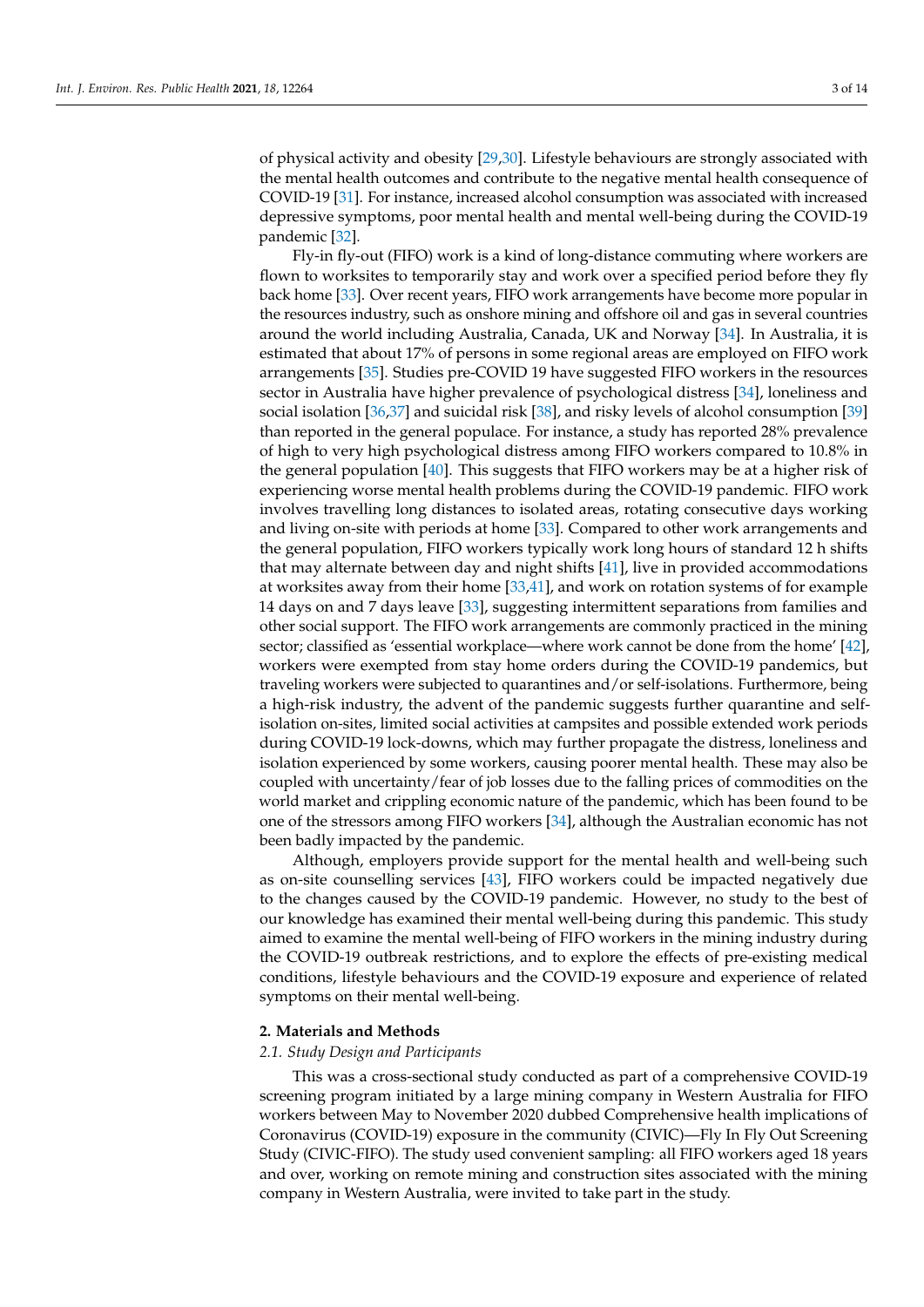#### *2.2. Data Collection*

Data were collected online using the RedCAP research data capture tool [\(https://www.](https://www.project-redcap.org) [project-redcap.org,](https://www.project-redcap.org) accessed on 5 May 2020). The URL link and a QR code to the study were sent to the workers by the company as part of the appointment email/text asking workers to present at the CIVIC-FIFO screening program. Workers interested in participating in the study, using the URL link and/or by scanning the QR code, were directed to an online participant information sheet, to consent and complete an online questionnaire. The questionnaire collected information on socio-demographic characteristics, lifestyle behaviours, medical history, COVID-19 exposure and related symptoms, and mental health and well-being. All 9301 FIFO workers taking part in the COVID-19 screening were invited, out of which 1200 workers responded and completed the questionnaire, giving a response rate of 12.9%.

#### *2.3. Measurements*

## 2.3.1. Socio-Demographic Characteristics

Socio-demographic characteristics of the participants included age, gender, and ethnicity, were collected through self-report. Educational level, marital status, and occupation were not assessed, as participants were not willing to provide data on those variables.

#### 2.3.2. Lifestyle Behaviours

Smoking: Participants were asked whether they had smoked tobacco regularly for 5 days or more per week during the past year. Their responses were coded as No (0): non-smoker and Yes (1): smoker.

Alcohol consumption was measured as current intake of alcohol and the responses coded as current consumer (1), former consumer (2) and never consumed alcohol (3).

Physical activity/exercise was measured as engaging in moderate to vigorous exercises/activities in general. Vigorous activity was defined as any hard physical effort which makes you breathe much harder than normal. Participants were asked to indicate how many days per week they usually engage in moderate/vigorous exercise. Using the Center for Disease Control and Prevention (CDC) recommendation of "an equivalent mix of moderate- and vigorous-intensity aerobic activity on 2 or more days a week" for health benefits [\[44\]](#page-12-14), responses were categorized into: 0–1 day of exercise as inadequate physical activity (0) and 2–7 days of exercise as adequate physical activity (1).

### 2.3.3. Medical History

Participants self-reported their medical history by asking them to indicate if they have had a diagnosis of medical conditions using a checklist including hypertension, high cholesterol, been diagnosed with asthma, chronic kidney disease or kidney failure, lung disease, diabetes, cancer, immune disorders, and auto-immune disorders (e.g., lupus, coeliac, multiple sclerosis) [\[45\]](#page-12-15) and the responses coded as 'Yes (1)', 'No'(0), and 'Unknown (0)'. A composite variable was created and categorised as; no underlying condition (0), one condition (1), and 2 or more conditions (2).

Participants were also asked to indicate whether they took any regular medication and to indicate any history of heart disease or stroke in a first-degree relative (father, mother, brother or sister age < 65 years). Responses to both items were coded 'Yes' (1) and 'No' (0).

## 2.3.4. COVID-19 Exposure and Related Symptoms

COVID-19 exposure comprises of the experiences of COVID-19 precautionary measures including quarantine, self-isolation, testing for COVID-19 and impact of social distancing guidelines undertaken as part of measures to control the spread of COVID-19.

Travel quarantine: participants were asked if they have been placed under quarantine either due to travelling back into Australia or between states, and response coded as 'Yes' (1) and 'No' (0).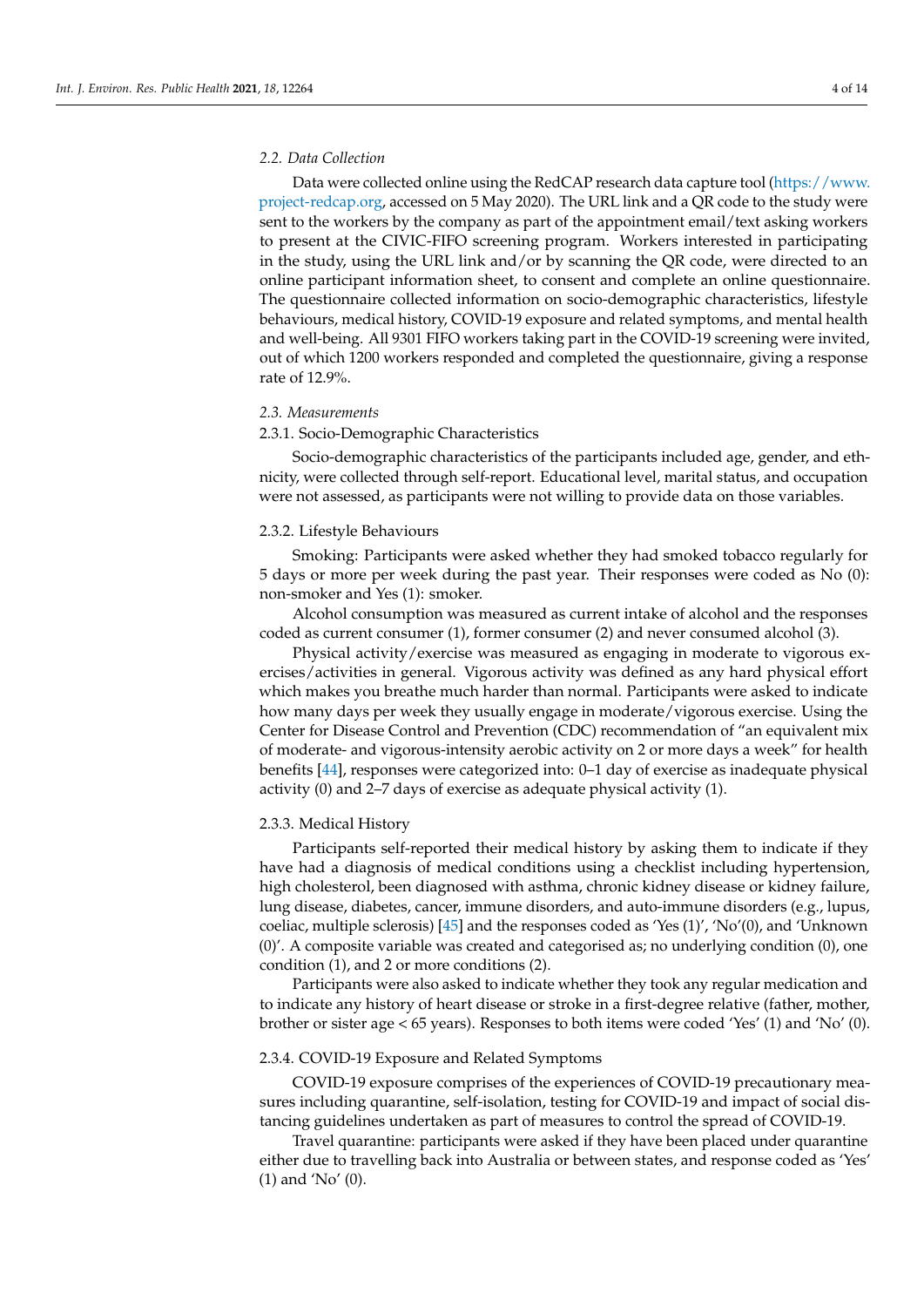Self-isolation status: Self-isolation was measured using 4 items, each scored on a 'Yes' and 'No' responses. Participants were asked if they have (1) had to self-isolate due to being in close contact with a person who tested positive to COVID-19; (2) had to self-isolate due to awaiting COVID-19 test results; (3) had to self-isolate due to being tested positive to COVID-19 but not requiring hospitalisation; and (4) had to self-isolate due to being symptomatic but not meeting criteria for COVID-19 testing. A composite variable was created and categorised as 'Yes' (1): at least one experience of self-isolation and 'No' (0): no experience of self-isolation.

COVID-19 testing: Participants were asked if they have been tested for COVID-19 but the result was negative and response coded as 'Yes' (1) and 'No' (0).

Impact of social distancing guidelines: Participants were asked if they have been impacted negatively by social distancing guidelines and responses coded as 'Yes' (1) and 'No' (0).

Common COVID-19 related symptoms: Participants self-reported experiences of any of the common signs and symptoms related to COVID-19. Participants were asked to indicate if they have had any of the signs or symptoms over the last two weeks using a checklist including fever, cough, throat, runny nose, muscle and joint pains, fatigue, shorten of breath, nausea/vomiting, diarrhea, and headache [\[46\]](#page-12-16). Responses were coded as 'Yes' (1), 'No' (0) and ''Unknown (0), and a composite variable was created and categorized as none: no symptoms (0), one symptom (1) and 2 or more symptoms (2).

#### 2.3.5. Mental Well-Being

Mental well-being was assessed employing the Short Warwick–Edinburgh Mental Well-being Scale (SWEMWBS) [\[47\]](#page-12-17). The SWEMWBS assesses mental well-being over the past 2 weeks and has been validated for measuring mental well-being in the general population [\[47,](#page-12-17)[48\]](#page-12-18) and used in the Australian adult population of university teachers [\[49\]](#page-12-19). This scale has shown high level of internal reliability (Cronbach's  $\alpha = 0.84$ ) [\[50\]](#page-12-20). The SWEMWBS tool uses 7 positively-worded items (e.g., *I've been feeling optimistic about the future, I've been feeling relaxed, I've been feeling useful, I've been thinking clearly*), scored on a 5-point Likert scale: 1 (none of the time) to 5 (all of the time). The overall raw item-scores for each individual were calculated by adding each item score and the total converted to metric scores guided by the conversion table of the SWEMWBS [\[47\]](#page-12-17), as a linear transformation of the raw scores is recommended for parametric tests [\[47\]](#page-12-17). SWEMWBS scores ranged from 7 to 35 with a higher score indicating the highest possible mental well-being.

#### *2.4. Data Analysis*

Data were analysed using STATA version 13 (StataCorp LP, College Station, TX, USA). Descriptive statistics were assessed for continuous and categorical variables. One-way analysis of variance (ANOVA) was conducted to examine the differences in mental well-being across the different socio-demographic, lifestyle behaviours, history of medical conditions, COVID-19 exposure measures, and COVID-19 related symptoms. Post hoc comparisons were conducted for significant variables using Bonferroni t-tests to examine the differences between age, placement under travel quarantine, self-isolation, impacted by social distancing guidelines, and experience of common COVID-19 related symptoms groups. Further, multiple linear regression analysis was conducted to examine the association between socio-demographic, lifestyle behaviours, history of medical conditions, COVID-19 exposure measures, and COVID-19 related symptoms in relation to the mental well-being of FIFO workers during the early restriction periods of COVID-19 pandemic in Australia. The level of significance was set at  $p < 0.05$ .

## **3. Results**

## *3.1. Characteristics of Study Respondents*

One thousand two hundred (1200) FIFO workers responded to the survey; out of which 358 were excluded due to missing data and a final sample of 842 was included in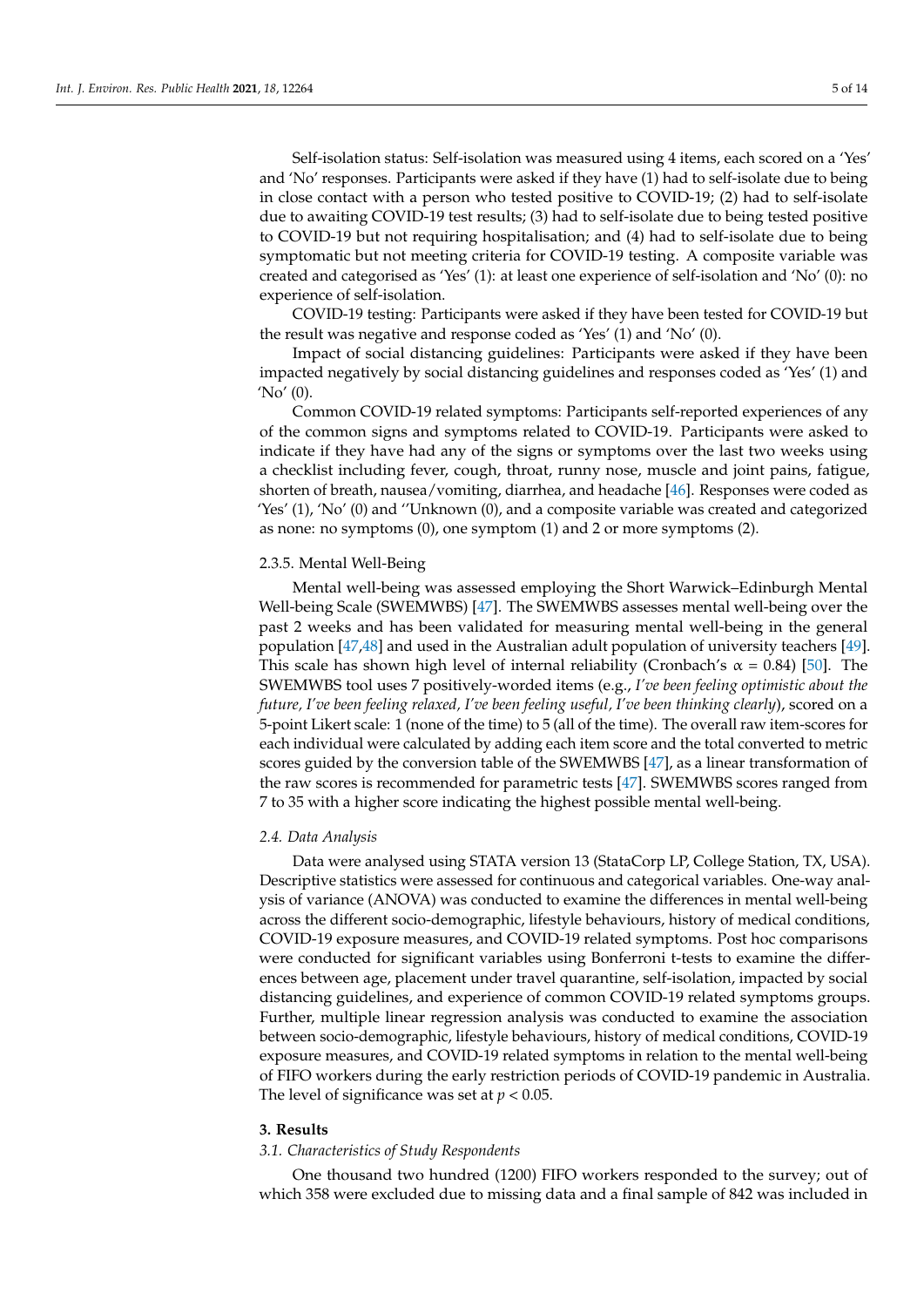the study. The mean age of the study participants was  $44.1 \pm 11.8$  years, with most (74.7%) aged 35 years and above. The majority of the workers were male (82.4%) and were of Caucasian/White ethnic background (80.0%) (see Table [1\)](#page-5-0).

<span id="page-5-0"></span>

| were 1. Bachground characteribiles of FIFI $\circ$ workers $\circ$ memain well being secres (Fi |           |          |                                           |                     |             |  |  |  |
|-------------------------------------------------------------------------------------------------|-----------|----------|-------------------------------------------|---------------------|-------------|--|--|--|
| Parameters                                                                                      | Frequency | Percent  | <b>Mental Well-Being</b><br>Scores, m(sd) | f Statistics        | $p$ -Value  |  |  |  |
| Age in years                                                                                    |           |          |                                           |                     |             |  |  |  |
| $\leq$ 24                                                                                       | 39        | 4.6      | 24.3(5.2)                                 |                     | $< 0.001$ * |  |  |  |
| $25 - 34$                                                                                       | 174       | 20.7     | 23.8(4.8)                                 | $F(4, 837) = 10.22$ |             |  |  |  |
| $35 - 44$                                                                                       | 207       | 24.6     | 24.2 (4.8)                                |                     |             |  |  |  |
| $45 - 54$                                                                                       | 235       | 27.9     | 24.8(4.0)                                 |                     |             |  |  |  |
| $\geq 55$                                                                                       | 187       | 22.2     | 26.6(4.7)                                 |                     |             |  |  |  |
| Sex                                                                                             |           |          |                                           |                     |             |  |  |  |
| Male                                                                                            | 694       | 82.4     | 24.8 (4.7)                                | $F(1, 840) = 0.06$  | 0.802       |  |  |  |
| Female                                                                                          | 148       | 17.6     | 24.7 (4.7)                                |                     |             |  |  |  |
| Ethnicity                                                                                       |           |          |                                           |                     |             |  |  |  |
| Caucasian/White                                                                                 | 680       | 80.8     | 24.7(4.5)                                 | $F(8, 833) = 2.27$  | 0.132       |  |  |  |
| Others                                                                                          | 162       | 7.1      | 25.3(5.4)                                 |                     |             |  |  |  |
| Place under quarantine                                                                          |           |          |                                           |                     |             |  |  |  |
| Yes                                                                                             | 54        | 6.4      | 23.6(4.6)                                 | $F(1, 840) = 3.95$  | $0.047*$    |  |  |  |
| No                                                                                              | 788       | 93.6     | 24.9 (4.7)                                |                     |             |  |  |  |
| Undertaken self-Isolation                                                                       |           |          |                                           |                     |             |  |  |  |
| Yes                                                                                             | 46        | 5.5      | 23.3(4.8)                                 | $F(1, 840) = 4.91$  | $0.027*$    |  |  |  |
| No                                                                                              | 796       | 94.5     | 24.9 (4.7)                                |                     |             |  |  |  |
| Tested for COVID-19 but the                                                                     |           |          |                                           |                     |             |  |  |  |
| result was negative                                                                             |           |          |                                           |                     |             |  |  |  |
| Yes                                                                                             | 328       | 39.0     | 24.8 (4.8)                                | $F(1, 840) = 0.03$  | 0.861       |  |  |  |
| No                                                                                              | 514       | 61.0     | 24.7(4.5)                                 |                     |             |  |  |  |
| Impacted by social distancing                                                                   |           |          |                                           |                     |             |  |  |  |
| guidelines                                                                                      |           |          |                                           |                     |             |  |  |  |
| Yes                                                                                             | 241       | 28.6     | 24.0(4.0)                                 | $F(1, 840) = 10.02$ | $0.002*$    |  |  |  |
| No                                                                                              | 601       | 71.4     | 25.1(4.9)                                 |                     |             |  |  |  |
| Any underlying condition                                                                        |           |          |                                           |                     |             |  |  |  |
| None                                                                                            | 493       | 58.5     | 24.7 (4.9)                                |                     |             |  |  |  |
| One condition                                                                                   | 216       | 25.7     | 25.1(4.6)                                 | $F(2, 839) = 0.59$  | 0.564       |  |  |  |
| 2 or more conditions                                                                            | 133       | 15.8     | 24.7(3.9)                                 |                     |             |  |  |  |
| Family history of heart disease                                                                 |           |          |                                           |                     |             |  |  |  |
| Yes                                                                                             | 130       | 15.4     | 25.0(4.5)                                 | $F(1, 840) = 0.30$  | 0.583       |  |  |  |
| No                                                                                              | 712       | 84.6     | 24.8 (4.7)                                |                     |             |  |  |  |
| Taking regular medication                                                                       |           |          |                                           |                     |             |  |  |  |
| Yes                                                                                             | 239       | 28.4     | 24.8(4.5)                                 | $F(1, 840) = 0.00$  | 0.983       |  |  |  |
| No                                                                                              | 603       | 71.6     | 24.8 (4.8)                                |                     |             |  |  |  |
| COVID-19 related symptoms                                                                       |           |          |                                           |                     |             |  |  |  |
| None                                                                                            | 689       | $81.8\,$ | 25.1(4.8)                                 |                     |             |  |  |  |
| One symptom                                                                                     | 75        | 8.9      | 23.6(4.5)                                 | $F(2, 839) = 11.62$ | $< 0.001$ * |  |  |  |
| 2 or more symptoms                                                                              | 78        | 9.3      | 22.8(3.6)                                 |                     |             |  |  |  |
| Smoking status                                                                                  |           |          |                                           |                     |             |  |  |  |
| Yes                                                                                             | 280       | 33.2     | 24.7 (4.4)                                | $F(1, 840) = 0.06$  | 0.803       |  |  |  |
| No                                                                                              | 562       | 66.8     | 24.8 (4.8)                                |                     |             |  |  |  |
| Alcohol intake                                                                                  |           |          |                                           |                     |             |  |  |  |
| Current user                                                                                    | 642       | 76.2     | 24.7(4.5)                                 |                     |             |  |  |  |
| Former user                                                                                     | 106       | 12.6     | 24.7 (4.7)                                | $F(2, 839) = 2.11$  | 0.122       |  |  |  |
| Never used                                                                                      | 94        | 11.2     | 25.7(5.8)                                 |                     |             |  |  |  |
| Moderate/vigorous exercise                                                                      |           |          |                                           |                     |             |  |  |  |
| Inadequate                                                                                      | 290       | 34.4     | 24.6 (4.8)                                | $F(1, 840) = 0.64$  | 0.424       |  |  |  |
| Adequate                                                                                        | 552       | 65.6     | 24.9(4.6)                                 |                     |             |  |  |  |
|                                                                                                 |           |          |                                           |                     |             |  |  |  |

**Table 1.** Background characteristics of FIFO workers by mental well-being scores (*N* = 842).

\* Significant at  $p < 0.05$ ; m(sd) = mean scores (standard deviation).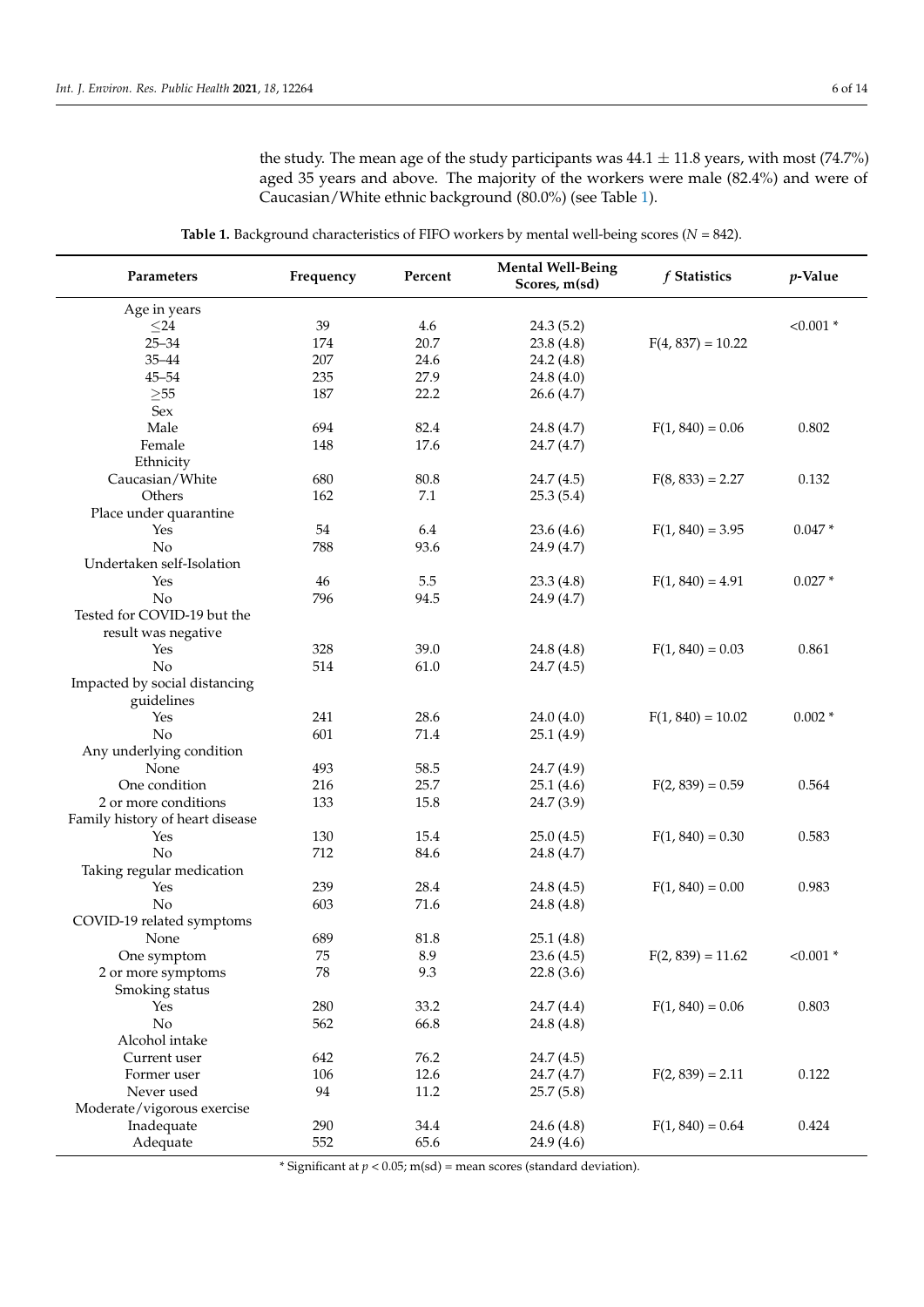The majority of FIFO workers were current alcohol drinkers (76.2%) with 33% of workers indicating that they smoked. Most of the workers (65.6%) engaged in adequate moderate to vigorous exercises per week. Concerning medical history, 41.5% of the workers indicated that they had one or more chronic conditions; commonly high cholesterol levels (13.7%), hypertension (13.2%), asthma (12.7%), cancer (10.6%), and diabetes (8.2%). About 28% of the workers were on regular medications, and 15.4% of them reported family history of heart diseases in their first line relations (see Table [1\)](#page-5-0).

## *3.2. Mental Well-Being of FIFO Workers*

The mean SWEMWBS scores among workers was  $24.8 \pm 4.7$ , (range 7–35). A one-way ANOVA revealed significant differences in SWEMWBS scores by age, being placed under travel quarantine, undertaken self-isolation, impacted by social distancing guidelines, and experienced common COVID-19 related symptoms (see Table [1\)](#page-5-0). Bonferroni post hoc tests (see Supplementary Table S1) revealed FIFO workers aged 55 years and above  $(26.6 \pm 4.7)$  had significantly higher SWEMWBS scores compared to those aged less than 25 years (24.3  $\pm$  5.2), 25–34 years (23.8  $\pm$  4.8), 35–44 years (24.2  $\pm$  4.8) and 45–55 years  $(24.8 \pm 4.0)$ ,  $(p < 0.001)$ . However, significantly lower scores were found in workers who had undertaken a travel quarantine  $(23.6 \pm 4.6)$  vs.  $24.9 \pm 4.7$ ),  $p = 0.047$ ), self-isolation  $(23.3 \pm 4.8 \text{ vs. } 24.9 \pm 4.7, p = 0.027)$  and were negatively impacted by social distancing guidelines (24.0  $\pm$  4.0 vs. 25.1  $\pm$  4.9,  $p = 0.002$ ) compared to those who have not. FIFO workers who experienced one (23.6  $\pm$  4.5) or 2 or more (22.8  $\pm$  3.6) COVID-19 related symptoms also had significantly lower scores compared to those who experienced no symptoms  $(25.1 \pm 4.8)$   $(p < 0.001)$ .

In a multiple linear regression analysis, workers aged 55 years or more compared to less than 25 years (β = −2.27, 95%CI = −3.96−−0.59), 25–34 years (β = −2.86, 95%CI =  $-3.89-1.83$ , 35–44 years (β =  $-2.03$ , 95%CI =  $-3.00-1.05$ ) and 45–54 years  $(\beta = -1.95, 95\%CI = -2.87-1.04)$  compared to those 55 years or more had low scores on mental well-being. Similarly, workers who had undertaken a travel quarantine ( $\beta = -1.42$ , 95%CI = −2.75–−0.09) compared to those who have not, and workers who had 2 or more COVID-19 related symptoms compared to those who had no symptoms (β =  $-1.97$ ,  $95\%CI = -3.09 - -0.86$ ) had lower scores on mental well-being (see Table [2\)](#page-7-0).

**Table 2.** Linear regression of the correlate of mental well-being among FIFO workers.

|                           | β       | <b>SE</b> | 95%CI   |         | <i>p</i> -Value |
|---------------------------|---------|-----------|---------|---------|-----------------|
| Parameters                |         |           | Lower   | Upper   |                 |
| Age in years              |         |           |         |         |                 |
| >55                       | Ref     |           |         |         |                 |
| $45 - 54$                 | $-1.95$ | 0.46      | $-2.87$ | $-1.04$ | $< 0.001$ *     |
| $35 - 44$                 | $-2.03$ | 0.50      | $-3.00$ | $-1.05$ | $< 0.001$ *     |
| $25 - 34$                 | $-2.86$ | 0.53      | $-3.89$ | $-1.83$ | $< 0.001$ *     |
| $24$                      | $-2.27$ | 0.86      | $-3.96$ | $-0.59$ | $0.008*$        |
| <b>Sex</b>                |         |           |         |         |                 |
| Male                      | Ref     |           |         |         |                 |
| Female                    | 0.14    | 0.43      | $-0.71$ | 0.99    | 0.744           |
| Ethnicity                 |         |           |         |         |                 |
| Caucasian/White           | Ref     |           |         |         |                 |
| Other                     | 0.46    | 0.43      | $-0.38$ | 1.30    | 0.283           |
| Place under quarantine    |         |           |         |         |                 |
| N <sub>0</sub>            | Ref     |           |         |         |                 |
| Yes                       | $-1.42$ | 0.68      | $-2.75$ | $-0.09$ | $0.037*$        |
| Undertaken self-Isolation |         |           |         |         |                 |
| N <sub>0</sub>            | Ref     |           |         |         |                 |
| Yes                       | $-0.11$ | 0.74      | $-1.57$ | 1.35    | 0.878           |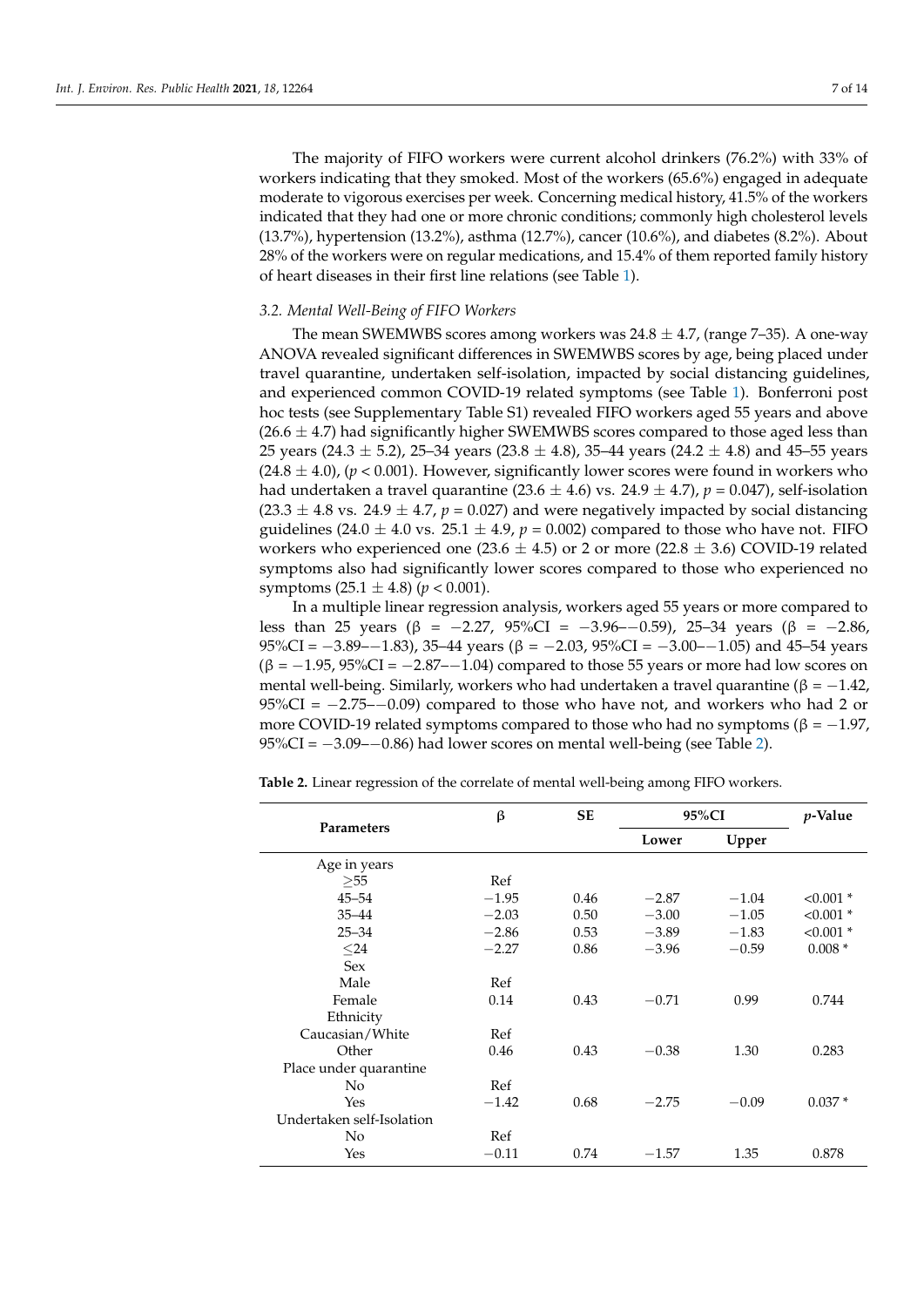|                             | $\beta$<br><b>SE</b> |      | 95%CI   |         | $p$ -Value |
|-----------------------------|----------------------|------|---------|---------|------------|
| Parameters                  |                      |      | Lower   | Upper   |            |
| Tested for COVID-19 but the |                      |      |         |         |            |
| result was negative         |                      |      |         |         |            |
| No                          | Ref                  |      |         |         |            |
| Yes                         | 0.28                 | 0.34 | $-0.38$ | 0.93    | 0.408      |
| Impacted by social          |                      |      |         |         |            |
| distancing guidelines       |                      |      |         |         |            |
| No                          | Ref                  |      |         |         |            |
| Yes                         | $-0.73$              | 0.37 | $-1.46$ | 0.001   | 0.051      |
| Any underlying condition    |                      |      |         |         |            |
| None                        | Ref                  |      |         |         |            |
| One condition               | 0.56                 | 0.41 | $-0.25$ | 1.37    | 0.178      |
| 2 or more conditions        | $-0.20$              | 0.53 | $-1.24$ | 0.85    | 0.712      |
| Family history of heart     |                      |      |         |         |            |
| disease                     |                      |      |         |         |            |
| No                          | Ref                  |      |         |         |            |
| Yes                         | $-0.39$              | 1.38 | $-3.10$ | 2.32    | 0.779      |
| Taking regular medication   |                      |      |         |         |            |
| No                          | Ref                  |      |         |         |            |
| Yes                         | $-0.54$              | 0.42 | $-1.36$ | 0.28    | 0.196      |
| COVID-19 related            |                      |      |         |         |            |
| symptoms                    |                      |      |         |         |            |
| None                        | Ref                  |      |         |         |            |
| One symptom                 | $-0.92$              | 0.58 | $-2.06$ | 0.21    | 0.109      |
| 2 or more symptoms          | $-1.97$              | 0.57 | $-3.09$ | $-0.86$ | $0.001*$   |
| Smoking status              |                      |      |         |         |            |
| No                          | Ref                  |      |         |         |            |
| Yes                         | $-0.22$              | 0.35 | $-0.91$ | 0.45    | 0.529      |
| Alcohol intake              |                      |      |         |         |            |
| Never used                  | Ref                  |      |         |         |            |
| Former user                 | $-0.94$              | 0.67 | $-2.26$ | 0.39    | 0.165      |
| Current user                | 0.69                 | 0.54 | $-1.76$ | 0.37    | 0.203      |
| Moderate/vigorous exercise  |                      |      |         |         |            |
| Inadequate                  | Ref                  |      |         |         |            |
| Adequate                    | 0.37                 | 0.34 | $-0.30$ | 1.04    | 0.282      |

<span id="page-7-0"></span>**Table 2.** *Cont.*

\* Significant at  $p < 0.05$ , ref = reference for category; CI = confidence interval.

#### **4. Discussion**

This study examined FIFO workers' mental well-being during the COVID-19 pandemic and its relationships with history of chronic conditions, experiences of common COVID-19 related symptoms and COVID-19 related exposures in the mining industry in Western Australia.

Findings showed COVID-19 and initial restrictions may have not significantly negatively impacted on the mental well-being of FIFO workers. The average SWEMWBS scores for mental well-being of FIFO workers  $(24.8 \pm 4.7)$  during the COVID-19 pandemic were higher than the population norms ( $23.6 \pm 3.9$ ) [\[51\]](#page-12-21) and that reported in university teachers samples (21.5  $\pm$  4.1) in Australia [\[49\]](#page-12-19). This finding is in discordant to the findings of studies suggesting higher levels of negative emotions, depression, anxiety and stress and poor mental health associated with COVID-19 related measures in the general population in Australia [\[9,](#page-11-3)[15](#page-11-9)[,23\]](#page-11-16) and other countries [\[16,](#page-11-23)[21,](#page-11-14)[52\]](#page-12-22). Though the current results may suggest FIFO workers were able to cope with the disruption and stress of COVID-19 related measures, the differences observed could reflect the disparities in measurements, the periods at which studies were conducted and the samples as the current sample were mostly men who are generally less likely to experience internalized disorders including depression and anxiety, except for externalize disorders including aggression [\[53\]](#page-12-23).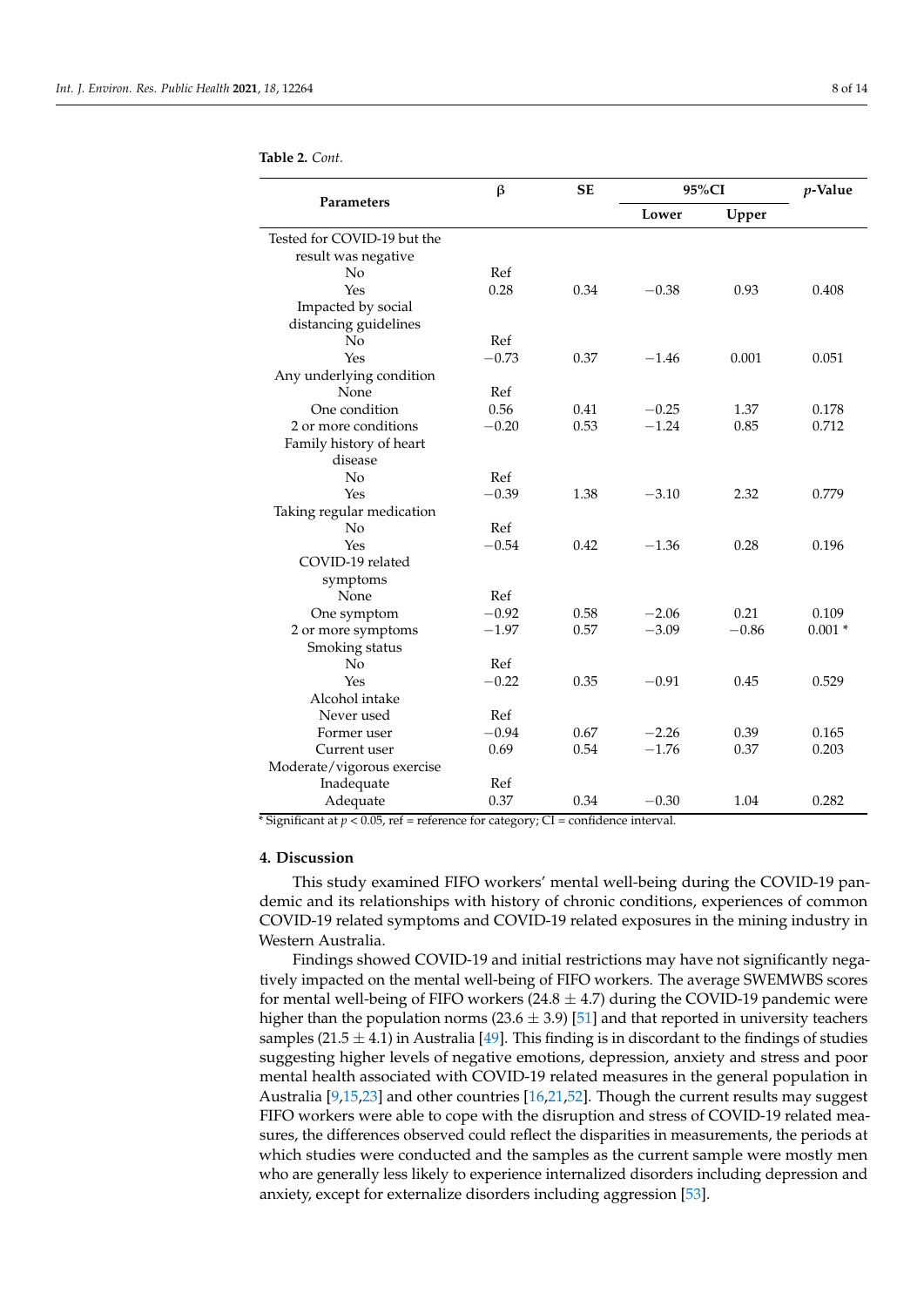Older FIFO workers aged 55 years and over reported better mental well-being as compared to younger workers aged below 55 years; against the backdrop that increased age is associated with COVID-19 mortality [\[54\]](#page-13-0). This current finding supports findings of previous studies where younger people were found to experience poor mental health during COVID-19 pandemic in Australia [\[15\]](#page-11-9) and other countries [\[16,](#page-11-23)[21,](#page-11-14)[26,](#page-11-19)[27\]](#page-11-20). Mental health has been indicated to be of increased concern among young people [\[55\]](#page-13-1), with environmental experiences such as social inequality [\[56\]](#page-13-2) among others indicated to play an important role in worsening mental health in this population group. In Australia, a national survey has indicated equity and discrimination as one of the major concerns expressed by young people [\[55\]](#page-13-1). Furthermore, young people often report problems with coping with stress [\[55\]](#page-13-1) whereas older age is associated with better emotional stability and higher positive emotional well-being [\[57\]](#page-13-3). As such, younger people may find it more difficult to cope with stress associated with the COVID-19 pandemic, compared to older people who may have developed adaptive skills due to the experiences of previous crises [\[16\]](#page-11-23). Again, younger workers may experience negative emotions due to being away from their young families/children at home and also may have additional childcare responsibilities and/or increased financial strain during the pandemic [\[15\]](#page-11-9). In addition, the older FIFO workers may have worked FIFO for longer periods and adjusted to the FIFO lifestyle, had more life experiences and developed the emotional resilience and coping skills for stressful events. The current finding suggests the need for younger FIFO workers to be monitored and provided with the support to cope with stresses associated with the COVID-19 pandemic and the negative mental health issues that may arise during this period.

The study found workers who had faced travel quarantines had poor mental wellbeing than those who had not faced travel quarantines. Consistent with the findings of studies from other populations elsewhere where individuals facing travel quarantines were associated increased risk of depression, anxiety, stress [\[27\]](#page-11-20), suicidal ideation and self-harm [\[58\]](#page-13-4), and decline mental health well-being [\[59\]](#page-13-5). Furthermore, experiencing common COVID-19 related symptoms was associated with poor mental well-being. Consistent with the findings of a previous study, which found higher level of anxiety, depression, and stress in individuals who experienced symptoms similar to the symptoms of COVID-19 among the general population in the United States [\[60\]](#page-13-6). Experiencing symptoms consistent with the symptoms of COVID-19 may increase the anxiety of being infected or getting loved ones infected with COVID-19 as well as not being able to work. Additionally, as per the public health guidelines, one would be required to self-isolate or quarantine, observe social/physical distancing and/or get tested for COVID-19 [\[61\]](#page-13-7), all of which have been indicated to cause frustration and anxiety [\[14\]](#page-11-8) and impact on one's social support systems, and coping mechanisms that positively impact on mental health [\[13\]](#page-11-7).

There was no observed significant association between previous medical history and mental well-being in our study. This is in contrast with the observations made in other studies elsewhere in the general population where individuals with history of chronic illness/pre-existing health conditions typically reported poorer mental health outcomes such as stress, anxiety and depression [\[17,](#page-11-10)[60\]](#page-13-6) and lower mental well-being [\[52\]](#page-12-22). Having pre-existing health conditions can predispose individuals to severe or deadly COVID-19 infections [\[60\]](#page-13-6), and as such, could increase the anxiety around getting infected and perceived survival risk when infected, among individuals with pre-existing conditions. Such individuals, as part of protecting themselves from getting infected, are most likely to suffer reduced social interactions significant to promote mental health [\[13\]](#page-11-7) due to the social and physical distancing guidelines. Furthermore, precautionary COVID-19 exposure measures including self-isolation, impact of social distancing guidelines and testing for COVID-19, and lifestyle behaviours including alcohol intake, smoking and physical activity were found not to be associated with mental well-being in FIFO workers. Findings inconsistent to our study have been documented in other studies e.g., [\[15](#page-11-9)[,32](#page-12-2)[,62](#page-13-8)[,63\]](#page-13-9). FIFO workers work in stressful environments and on job arrangements that involve separation from partners and/or families [\[64\]](#page-13-10), and as such, workers who are able to develop the skills to cope/adapt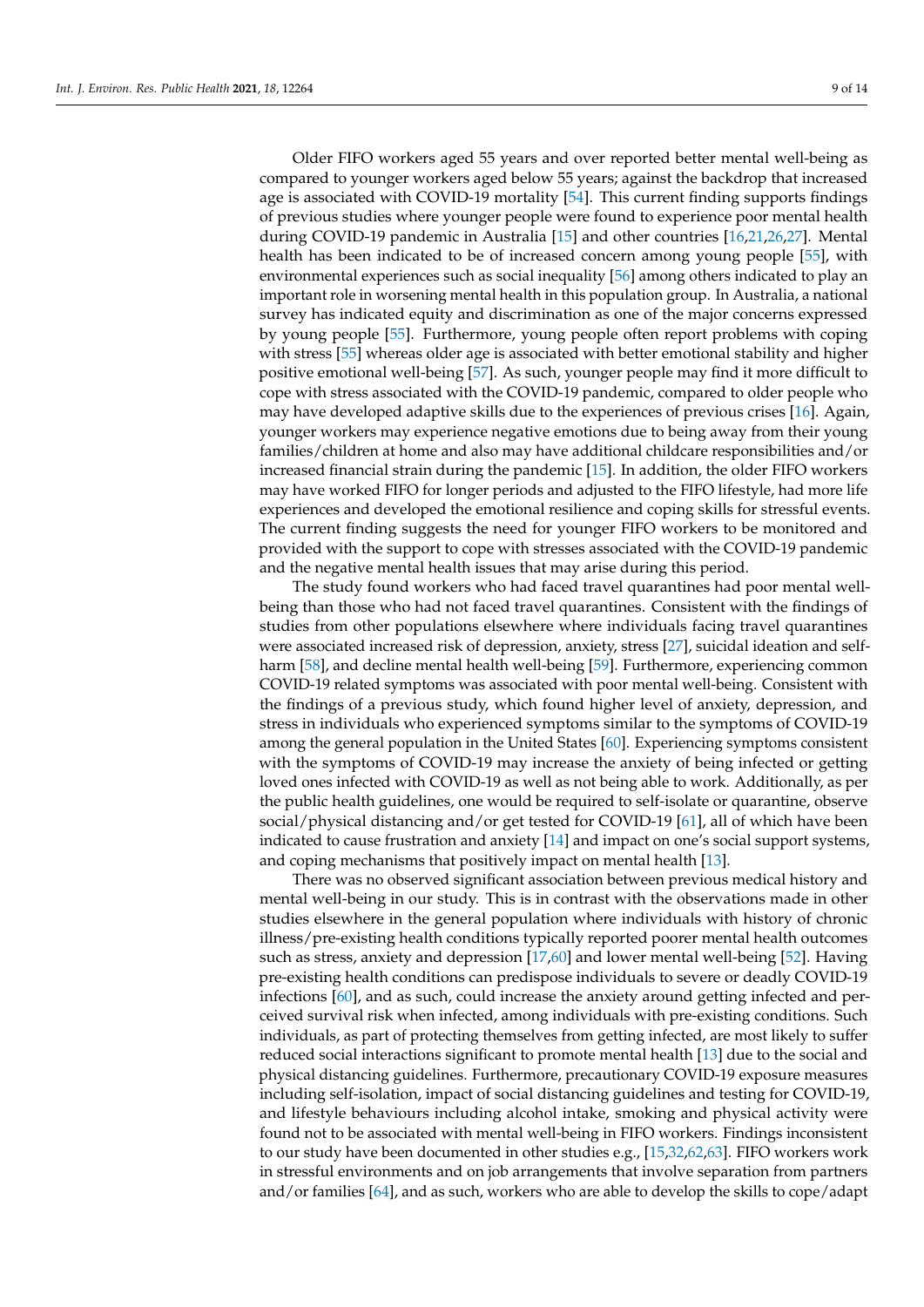or having built a resilience to the work stresses are able to remain in the workforce [\[65\]](#page-13-11). This could suggest that most FIFO workers in our study may have developed the emotional stability and resilience to be able to cope with stresses of COVID-19 pandemic and related control measures.

The findings of this study could contribute to the development of informed interventions during this and future pandemics and other future programs aimed at promoting mental health and well-being among FIFO and mining workers in the mining industry. In this regard, public health managers and organisations should support interventions that identify and prioritise vulnerable groups to guarantee their access to the needed support. Such interventions could include the monitoring and provision of appropriate and sustained support to cope with stresses associated with the COVID-19 pandemic and the negative mental health issues that may arise during COVID-19 pandemic, its restriction measures and the subsequent economic disruptions. The findings of this study are also suggestive of the need for public health and organizations to provide prompt and adequate information about the COVID-19 infection and its accompanying public health measures, such as quarantine or self-isolations. Consistent and adequate information on the COVID-19 infection could minimize the anxiety that may surround experiences of symptoms that could be consistent with COVID-19 infections. Furthermore, such information provided in a prompt manner to persons under quarantine will enable better understanding of the importance of being quarantined and minimize the anxiety of being infected or infecting loved ones [\[14\]](#page-11-8). The negative mental health consequences of quarantine measures highlighted in this study also underpin the need for public health mangers and organizations to limit the length of quarantine periods, and provide persons with environments that reduce the sense of isolation and improve communication between persons and their families and social networks during quarantines. This has previously been shown to minimize the associated negative consequences of quarantine and improve mental health in other setting, and is likely extendable to the FIFO community [\[14\]](#page-11-8).

This study is the first to characterise the mental well-being of FIFO mining workers during the restrictions of the COVID-19 pandemic in Western Australia. However, some limitations of this study are acknowledged to guide the interpretation of our findings. First, the study employed cross-sectional design and techniques to collect data; as such, any causal interpretation of the findings is limited. The study also relied on participants' selfreported data which could not be verified and could therefore be subjected to under- or overestimation of the levels of the study parameters. The study is also limited by small sample survey and self-selection bias: the study relied on non-probability convenient sampling techniques to recruit participants, thus could have resulted in a non-representative sample of the FIFO workers, where workers who were either positively or negatively impacted by COVID-19 choosing to participate in the study or otherwise. Data on participants' educational level, marital status, and occupation were excluded as participants were not willing to provide data on, leading to several loss of data, as such, these variables could not be adjusted for in the multiple linear regression model though they have been documented to be associated with mental health outcomes during COVID-19 [\[27\]](#page-11-20). The measure of physical activity may not provide a more precise estimate of typical moderate/vigorous physical activity levels, as the item used did not specify or collect data on the number of minutes spent per day to engage in physical activity. There were also low reported cases of COVID-19 in Western Australia compared to other Australian states like Victoria and New South Wales and reported in other countries. Furthermore, there was also no reported case of COVID-19 among the study population during the course of the study period.

## **5. Conclusions**

In conclusion, there was positive/better mental well-being during COVID-19 related restrictions in this sample of FIFO workers in Australia; suggesting FIFO workers may have been able to cope with the disruption and stress of COVID-19 and related early restrictions. However, workers who were younger, placed under travel quarantine and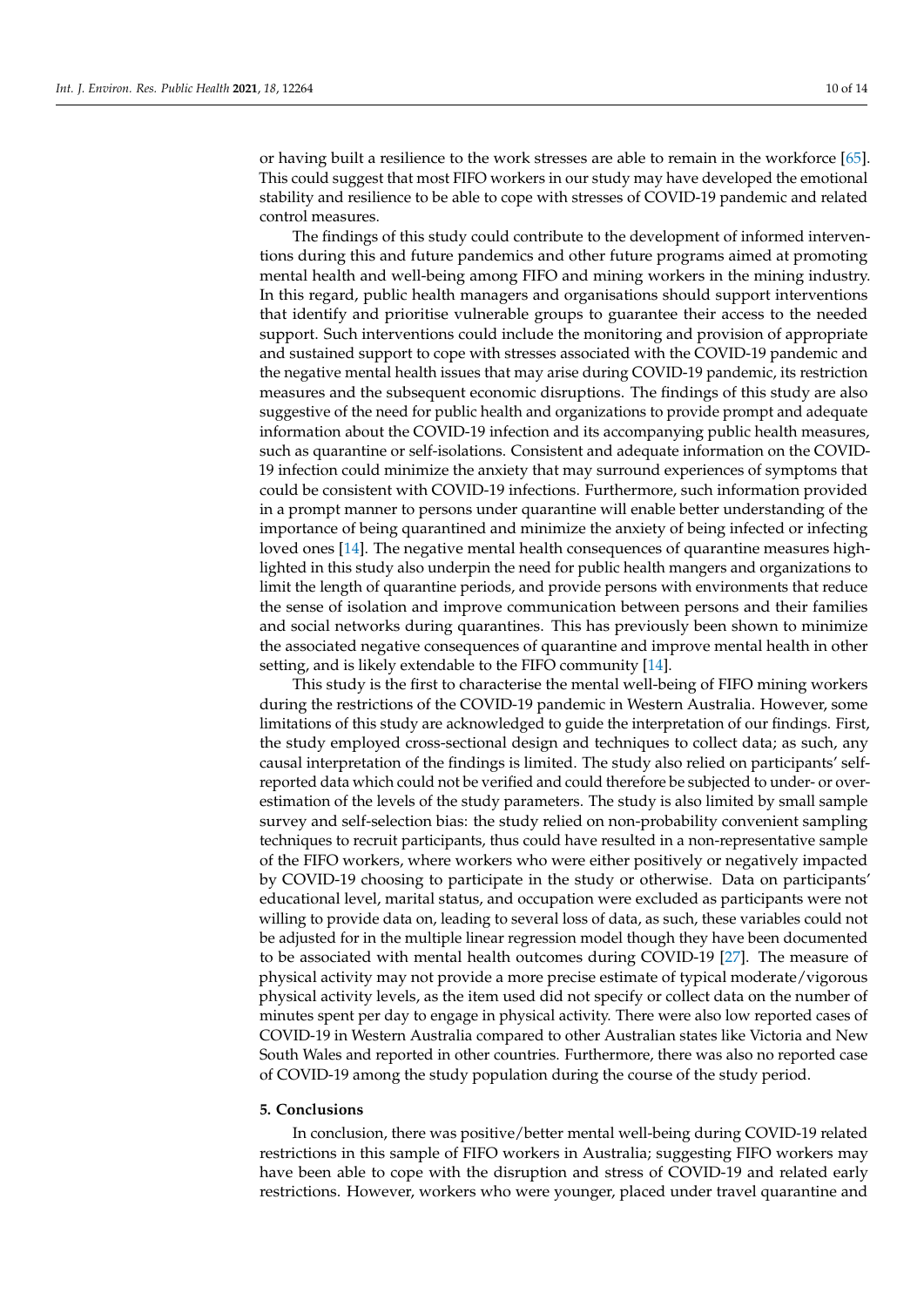experienced symptoms consistent with the common symptoms of COVID-19 had poor mental well-being. Knowing and admitting the negative emotions and distress experiences among this work groups may help in providing suitable support and interventions to help lessen these negative experiences. This study identified vulnerable groups of FIFO workers that need to be monitored and provided with the needed and sustained support to cope with stresses associated with the COVID-19 pandemic and the negative mental health issues that may arise during COVID-19 pandemic and its subsequent restriction measures.

**Supplementary Materials:** The following are available online at [https://www.mdpi.com/article/10](https://www.mdpi.com/article/10.3390/ijerph182212264/s1) [.3390/ijerph182212264/s1,](https://www.mdpi.com/article/10.3390/ijerph182212264/s1) Table S1: Bonferroni post hoc comparison of mental well-being between independent variable groups.

**Author Contributions:** Conceptualization, E.T., J.S.A., C.M.R. and S.R.; methodology, B.Y.-A.A., E.T., J.S.A., C.M.R. and S.R.; software, E.T.; validation, E.T., J.S.A., C.M.R. and S.R.; formal analysis, B.Y.-A.A.; investigation, E.T., J.S.A., M.S., P.B. and M.P.; resources, C.M.R. and S.R.; data curation, B.Y.-A.A.; writing—original draft preparation, B.Y.-A.A.; writing—review and editing, E.T., J.S.A., M.S., P.B., M.P., C.E., C.H., D.K., D.P., C.M.R. and S.R.; visualization, B.Y.-A.A.; supervision, D.K., D.P. and S.R.; project administration, S.R.; funding acquisition, S.R. All authors have read and agreed to the published version of the manuscript.

**Funding:** This study was funded by the Mineral Resources Limited (Australia). Mineral Resources Limited provided AUD 200 shopping voucher to the winner of a raffle draw as reimbursement for study participation. Mineral Resources Limited played role in the data collection, interpretation of study findings, preparation and decision to submit this manuscript for publication but not in the design of the study and data analysis. The study was supported by Aberdeen-Curtin Alliance Curtin International Postgraduate Research Scholarship (CIPRS) in the writing of the manuscript. B.Y.-A.A. is a recipient of Aberdeen-Curtin Alliance PhD Curtin International Postgraduate Research Scholarship (CIPRS) and Research Stipend Scholarship.

**Institutional Review Board Statement:** The study was conducted according to the guidelines of the Declaration of Helsinki, and approved by the Human Research Ethics Committee of Curtin University (Protocol Code HRE2020-0180).

**Informed Consent Statement:** Informed consent was obtained from all subjects involved in the study.

**Data Availability Statement:** The data presented in this study are not publicly available but are available from the corresponding author on reasonable request.

**Acknowledgments:** We express our profound gratitude to the Mineral Resources Limited, Australia for their support in advertising the study and allowing for us undertake this study among their workers. We also extend our appreciation to all the FIFO workers who took time to participate in this study.

**Conflicts of Interest:** B.Y.-A.A., E.T., J.S.A., D.K., D.P., C.M.R. and S.R. declare no conflicts of interest. M.S., P.B., M.P., C.E. and C.H. are employees of and receive salaries from the Mineral Resources Limited (Australia).

## **References**

- <span id="page-10-0"></span>1. Zhu, N.; Zhang, D.; Wang, W.; Li, X.; Yang, B.; Song, J.; Zhao, X.; Huang, B.; Shi, W.; Lu, R.; et al. A Novel Coronavirus from Patients with Pneumonia in China, 2019. *N. Engl. J. Med.* **2020**, *382*, 727–733. [\[CrossRef\]](http://doi.org/10.1056/NEJMoa2001017) [\[PubMed\]](http://www.ncbi.nlm.nih.gov/pubmed/31978945)
- <span id="page-10-1"></span>2. World Health Organization. Timeline: WHO's COVID-19 Response. Coronavirus Disease (COVID-19). 2021. Available online: <https://www.who.int/emergencies/diseases/novel-coronavirus-2019/interactive-timeline#!> (accessed on 4 July 2021).
- <span id="page-10-2"></span>3. World Health Organization. Global Situation. WHO Coronavirus (COVID-19) Dashboard. 2021. Available online: [https:](https://covid19.who.int/) [//covid19.who.int/](https://covid19.who.int/) (accessed on 4 July 2021).
- <span id="page-10-3"></span>4. Department of Health. First Confirmed Ccase of Novel Coronavirus in Australia: Minister's Media Release. 2020. Available online: [https://www.health.gov.au/ministers/the-hon-greg-hunt-mp/media/first-confirmed-case-of-novel-coronavirus-in](https://www.health.gov.au/ministers/the-hon-greg-hunt-mp/media/first-confirmed-case-of-novel-coronavirus-in-australia)[australia](https://www.health.gov.au/ministers/the-hon-greg-hunt-mp/media/first-confirmed-case-of-novel-coronavirus-in-australia) (accessed on 4 July 2021).
- <span id="page-10-4"></span>5. Department of Health. COVID-19 Summary Statistics: Coronavirus (COVID-19) Case Numbers and Statistics. 2021. Available online: [https://www.health.gov.au/news/health-alerts/novel-coronavirus-2019-ncov-health-alert/coronavirus-covid-](https://www.health.gov.au/news/health-alerts/novel-coronavirus-2019-ncov-health-alert/coronavirus-covid-19-current-situation-and-case-numbers)[19-current-situation-and-case-numbers](https://www.health.gov.au/news/health-alerts/novel-coronavirus-2019-ncov-health-alert/coronavirus-covid-19-current-situation-and-case-numbers) (accessed on 4 July 2021).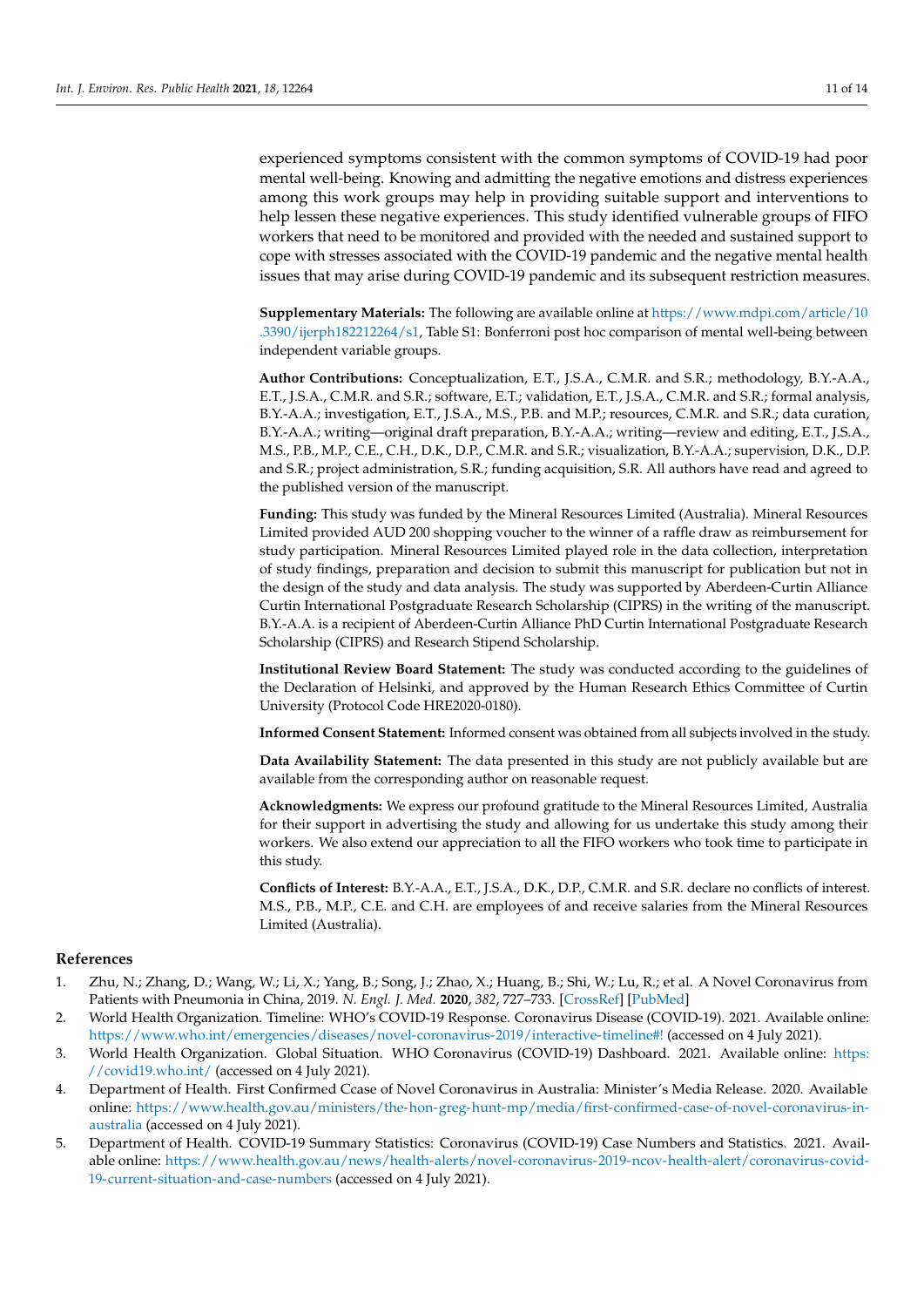- <span id="page-11-0"></span>6. Milne, G.J.; Xie, S. The effectiveness of social distancing in mitigating Covid-19 spread: A modelling analysis. *medRxiv* **2020**. [\[CrossRef\]](http://doi.org/10.1101/2020.03.20.20040055)
- <span id="page-11-1"></span>7. Moosa, I.A. The effectiveness of social distancing in containing Covid-19. *Appl. Econ.* **2020**, *52*, 6292–6305. [\[CrossRef\]](http://doi.org/10.1080/00036846.2020.1789061)
- <span id="page-11-2"></span>8. Geirdal, A.Ø.; Ruffolo, M.; Leung, J.; Thygesen, H.; Price, D.; Bonsaksen, T.; Schoultz, M. Mental health, quality of life, wellbeing, loneliness and use of social media in a time of social distancing during the COVID-19 outbreak. A cross-country comparative study. *J. Ment. Health* **2021**, *30*, 148–155. [\[CrossRef\]](http://doi.org/10.1080/09638237.2021.1875413)
- <span id="page-11-3"></span>9. Toh, W.L.; Meyer, D.; Phillipou, A.; Tan, E.J.; Van Rheenen, T.E.; Neill, E.; Rossell, S.L. Mental health status of healthcare versus other essential workers in Australia amidst the COVID-19 pandemic: Initial results from the collate project. *Psychiatry Res.* **2021**, *298*, 113822. [\[CrossRef\]](http://doi.org/10.1016/j.psychres.2021.113822)
- <span id="page-11-4"></span>10. Delen, D.; Eryarsoy, E.; Davazdahemami, B. No place like home: Cross-national data analysis of the efficacy of social distancing during the COVID-19 pandemic. *JMIR Public Health Surveill.* **2020**, *6*, e19862. [\[CrossRef\]](http://doi.org/10.2196/19862)
- <span id="page-11-5"></span>11. VoPham, T.; Weaver, M.A.; Ton, M.; White, E.; Newcomb, P.A. Effect of social distancing on COVID-19 incidence and mortality in the US. *medRxiv Prepr.* **2020**, 1–10. [\[CrossRef\]](http://doi.org/10.1101/2020.06.10.20127589)
- <span id="page-11-6"></span>12. Marroquín, B.; Vine, V.; Morgan, R. Mental health during the COVID-19 pandemic: Effects of stay-at-home policies, social distancing behavior, and social resources. *Psychiatry Res.* **2020**, *293*, 113419. [\[CrossRef\]](http://doi.org/10.1016/j.psychres.2020.113419)
- <span id="page-11-7"></span>13. Marroquin, B.; Tennen, H.; Stanton, A.L. Coping, Emotion Regulation, and Well-Being: Intrapersonal and Interpersonal Processes. In *The Happy Mind: Cognitive Contributions to Well-Being*; Robinson, M.D., Eid, M., Eds.; Springer International Publishing: Cham, Switzerland, 2017; pp. 253–274. [\[CrossRef\]](http://doi.org/10.1007/978-3-319-58763-9_14)
- <span id="page-11-8"></span>14. Brooks, S.K.; Webster, R.K.; Smith, L.E.; Woodland, L.; Wessely, S.; Greenberg, N.; Rubin, G.J. The psychological impact of quarantine and how to reduce it: Rapid review of the evidence. *Lancet* **2020**, *395*, 912–920. [\[CrossRef\]](http://doi.org/10.1016/S0140-6736(20)30460-8)
- <span id="page-11-9"></span>15. Rossell, S.L.; Neill, E.; Phillipou, A.; Tan, E.J.; Toh, W.L.; Van Rheenen, T.E.; Meyer, D. An overview of current mental health in the general population of Australia during the COVID-19 pandemic: Results from the COLLATE project. *Psychiatry Res.* **2021**, *296*, 113660. [\[CrossRef\]](http://doi.org/10.1016/j.psychres.2020.113660)
- <span id="page-11-23"></span>16. Goularte, J.F.; Serafim, S.D.; Colombo, R.; Hogg, B.; Caldieraro, M.A.; Rosa, A.R. COVID-19 and mental health in Brazil: Psychiatric symptoms in the general population. *J. Psychiatr. Res.* **2021**, *132*, 32–37. [\[CrossRef\]](http://doi.org/10.1016/j.jpsychires.2020.09.021)
- <span id="page-11-10"></span>17. Wang, C.; Pan, R.; Wan, X.; Tan, Y.; Xu, L.; McIntyre, R.S.; Choo, F.N.; Tran, B.; Ho, R.; Sharma, V.K.; et al. A longitudinal study on the mental health of general population during the COVID-19 epidemic in China. *Brain Behav. Immun.* **2020**, *87*, 40–48. [\[CrossRef\]](http://doi.org/10.1016/j.bbi.2020.04.028) [\[PubMed\]](http://www.ncbi.nlm.nih.gov/pubmed/32298802)
- <span id="page-11-11"></span>18. Vindegaard, N.; Benros, M.E. COVID-19 pandemic and mental health consequences: Systematic review of the current evidence. *Brain Behav. Immun.* **2020**, *89*, 531–542. [\[CrossRef\]](http://doi.org/10.1016/j.bbi.2020.05.048)
- <span id="page-11-12"></span>19. Talevi, D.; Socci, V.; Carai, M.; Carnaghi, G.; Faleri, S.; Trebbi, E.; di Bernardo, A.; Capelli, F.; Pacitti, F. Mental health outcomes of the CoViD-19 pandemic. *Riv. Psichiat.* **2020**, *55*, 137–144. [\[CrossRef\]](http://doi.org/10.1708/3382.33569)
- <span id="page-11-13"></span>20. Rajkumar, R.P. COVID-19 and mental health: A review of the existing literature. *Asian J. Psychiatry* **2020**, *52*, 102066. [\[CrossRef\]](http://doi.org/10.1016/j.ajp.2020.102066) [\[PubMed\]](http://www.ncbi.nlm.nih.gov/pubmed/32302935)
- <span id="page-11-14"></span>21. O'Connor, R.C.; Wetherall, K.; Cleare, S.; McClelland, H.; Melson, A.J.; Niedzwiedz, C.L.; O'Carroll, R.E.; O'Connor, D.B.; Platt, S.; Scowcroft, E.; et al. Mental health and well-being during the COVID-19 pandemic: Longitudinal analyses of adults in the UK COVID-19 Mental Health & Wellbeing study. *Br. J. Psychiatry* **2021**, *218*, 326–333. [\[CrossRef\]](http://doi.org/10.1192/bjp.2020.212)
- <span id="page-11-15"></span>22. Holland, K.M.; Jones, C.; Vivolo-Kantor, A.M.; Idaikkadar, N.; Zwald, M.; Hoots, B.; Yard, E.; D'Inverno, A.; Swedo, E.; Chen, M.S.; et al. Trends in US Emergency Department Visits for Mental Health, Overdose, and Violence Outcomes before and during the COVID-19 Pandemic. *JAMA Psychiatry* **2021**, *78*, 372–379. [\[CrossRef\]](http://doi.org/10.1001/jamapsychiatry.2020.4402)
- <span id="page-11-16"></span>23. Griffiths, D.; Sheehan, L.; van Vreden, C.; Petrie, D.; Grant, G.; Whiteford, P.; Sim, M.R.; Collie, A. The Impact of Work Loss on Mental and Physical Health During the COVID-19 Pandemic: Baseline Findings from a Prospective Cohort Study. *J. Occup. Rehabil.* **2021**, *31*, 455–462. [\[CrossRef\]](http://doi.org/10.1007/s10926-021-09958-7)
- <span id="page-11-18"></span>24. Fisher, J.R.; Tran, T.D.; Hammarberg, K.; Sastry, J.; Nguyen, H.; Rowe, H.; Popplestone, S.; Stocker, R.; Stubber, C.; Kirkman, M. Mental health of people in Australia in the first month of COVID-19 restrictions: A national survey. *Med. J. Aust.* **2020**, *213*, 458–464. [\[CrossRef\]](http://doi.org/10.5694/mja2.50831)
- <span id="page-11-17"></span>25. Australian Bureau of Statistics. Household Impacts of COVID-19 Survey, Canberra, Australia. 14–17 April 2020. Available online: [https://www.abs.gov.au/statistics/people/people-and-communities/household-impacts-covid-19-survey/14-17-apr-](https://www.abs.gov.au/statistics/people/people-and-communities/household-impacts-covid-19-survey/14-17-apr-2020)[2020](https://www.abs.gov.au/statistics/people/people-and-communities/household-impacts-covid-19-survey/14-17-apr-2020) (accessed on 15 November 2021).
- <span id="page-11-19"></span>26. Huang, Y.; Zhao, N. Mental health burden for the public affected by the COVID-19 outbreak in China: Who will be the high-risk group? *Psychol. Health Med.* **2021**, *26*, 23–34. [\[CrossRef\]](http://doi.org/10.1080/13548506.2020.1754438)
- <span id="page-11-20"></span>27. Wang, C.; Tee, M.; Roy, A.E.; Fardin, M.A.; Srichokchatchawan, W.; Habib, H.A.; Tran, B.X.; Hussain, S.; Hoang, M.T.; Le, X.T.; et al. The impact of COVID-19 pandemic on physical and mental health of Asians: A study of seven middle-income countries in Asia. *PLoS ONE* **2021**, *16*, e0246824. [\[CrossRef\]](http://doi.org/10.1371/journal.pone.0246824) [\[PubMed\]](http://www.ncbi.nlm.nih.gov/pubmed/33571297)
- <span id="page-11-21"></span>28. Li, S.H.; Beames, J.R.; Newby, J.M.; Maston, K.; Christensen, H.; Werner-Seidler, A. The impact of COVID-19 on the lives and mental health of Australian adolescents. *Eur. Child Adolesc. Psychiatry* **2021**, 1–13. [\[CrossRef\]](http://doi.org/10.1007/s00787-021-01790-x) [\[PubMed\]](http://www.ncbi.nlm.nih.gov/pubmed/33913036)
- <span id="page-11-22"></span>29. Hamer, M.; Kivimäki, M.; Gale, C.R.; Batty, G.D. Lifestyle risk factors, inflammatory mechanisms, and COVID-19 hospitalization: A community-based cohort study of 387,109 adults in UK. *Brain Behav. Immun.* **2020**, *87*, 184–187. [\[CrossRef\]](http://doi.org/10.1016/j.bbi.2020.05.059) [\[PubMed\]](http://www.ncbi.nlm.nih.gov/pubmed/32454138)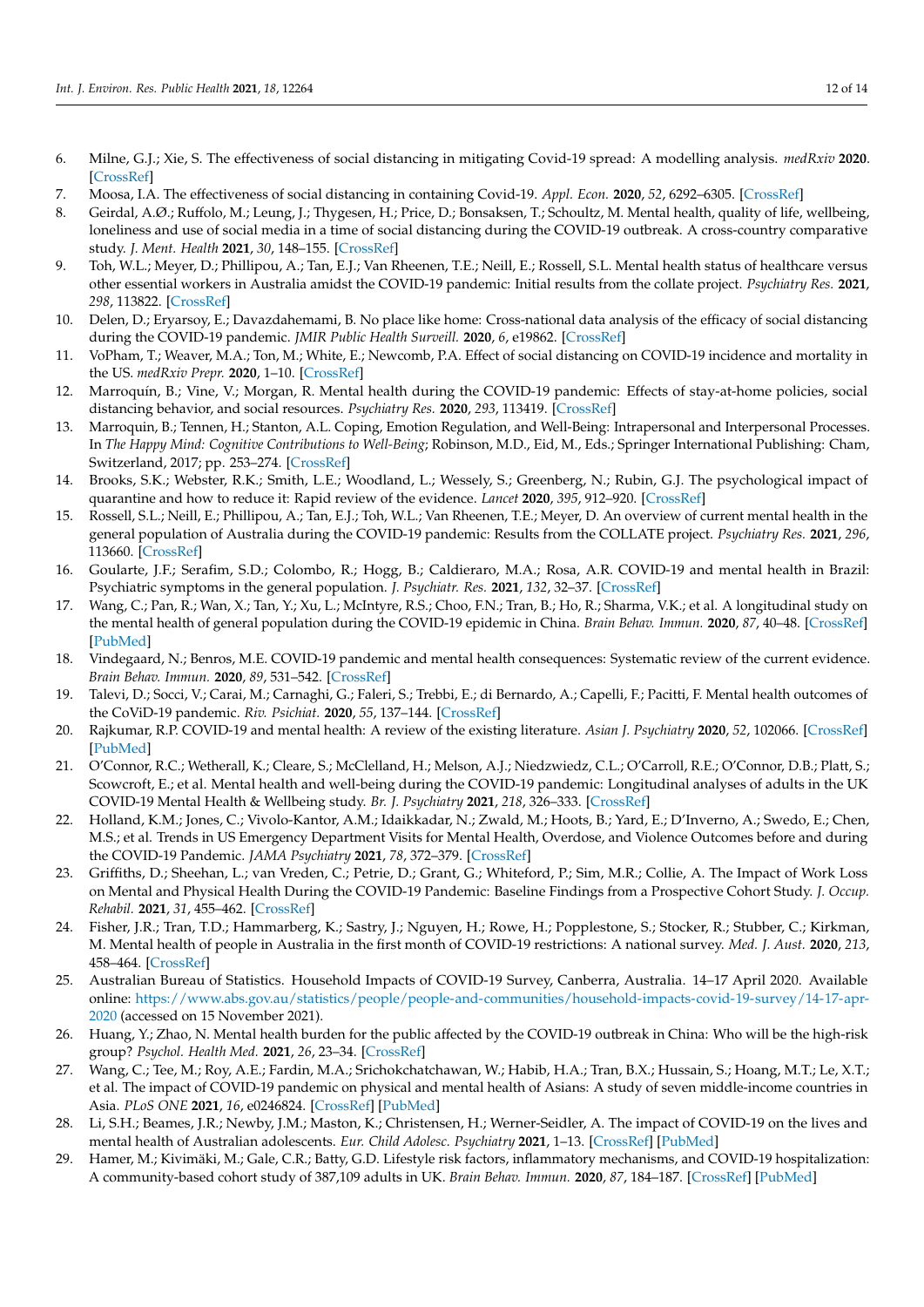- <span id="page-12-0"></span>30. Umnuaypornlert, A.; Kanchanasurakit, S.; Lucero-Prisno, D.E.I.; Saokaew, S. Smoking and risk of negative outcomes among COVID-19 patients: A systematic review and meta-analysis. *Tob. Induc. Dis.* **2021**, *19*, 1–13. [\[CrossRef\]](http://doi.org/10.18332/tid/132411) [\[PubMed\]](http://www.ncbi.nlm.nih.gov/pubmed/33551713)
- <span id="page-12-1"></span>31. Arora, T.; Grey, I. Health behaviour changes during COVID-19 and the potential consequences: A mini-review. *J. Health Psychol.* **2020**, *25*, 1155–1163. [\[CrossRef\]](http://doi.org/10.1177/1359105320937053)
- <span id="page-12-2"></span>32. Jacob, L.; Smith, L.; Armstrong, N.C.; Yakkundi, A.; Barnett, Y.; Butler, L.; McDermott, D.T.; Koyanagi, A.; Shin, J.I.; Meyer, J.; et al. Alcohol use and mental health during COVID-19 lockdown: A cross-sectional study in a sample of UK adults. *Drug Alcohol Depend.* **2021**, *219*, 108488. [\[CrossRef\]](http://doi.org/10.1016/j.drugalcdep.2020.108488)
- <span id="page-12-3"></span>33. Storey, K. Fly-in/fly-out and fly-over: Mining and regional development in Western Australia. *Aust. Geogr.* **2001**, *32*, 133–148. [\[CrossRef\]](http://doi.org/10.1080/00049180120066616)
- <span id="page-12-4"></span>34. Asare, B.Y.-A.; Kwasnicka, D.; Powell, D.; Robinson, S. Health and well-being of rotation workers in the mining, offshore oil and gas, and construction industry: A systematic review. *BMJ Glob. Health* **2021**, *6*, e005112. [\[CrossRef\]](http://doi.org/10.1136/bmjgh-2021-005112)
- <span id="page-12-5"></span>35. Rebar, A.L.; Alfrey, K.L.; Gardner, B.; Vandelanotte, C. Health behaviours of Australian fly-in, fly-out workers and partners during on-shift and off-shift days: An ecological momentary assessment study. *BMJ Open* **2018**, *8*, e023631. [\[CrossRef\]](http://doi.org/10.1136/bmjopen-2018-023631)
- <span id="page-12-6"></span>36. Gardner, B.; Alfrey, K.L.; Vandelanotte, C.; Rebar, A.L. Mental health and well-being concerns of fly-in fly-out workers and their partners in Australia: A qualitative study. *BMJ Open* **2018**, *8*, e019516. [\[CrossRef\]](http://doi.org/10.1136/bmjopen-2017-019516)
- <span id="page-12-7"></span>37. Pirotta, J. An exploration of the experiences of women who FIFO. *Aust. Community Psychol.* **2009**, *21*, 37–51.
- <span id="page-12-8"></span>38. Miller, P.; Brook, L.; Stomski, N.J.; Ditchburn, G.; Morrison, P. Depression, suicide risk, and workplace bullying: A comparative study of fly-in, fly-out and residential resource workers in Australia. *Aust. Health Rev.* **2019**, *44*, 248–253. [\[CrossRef\]](http://doi.org/10.1071/AH18155)
- <span id="page-12-9"></span>39. Smith, G.K.; Paudyal, V.; Klein, S.; Stewart, D. Health, self-care and the offshore workforce: Opportunities for behaviour change interventions, an epidemiological survey. *Rural. Remote Health* **2018**, *18*, 4319. [\[CrossRef\]](http://doi.org/10.22605/RRH4319)
- <span id="page-12-10"></span>40. Bowers, J.; Lo, J.; Miller, P.; Mawren, D.; Jones, B. Psychological distress in remote mining and construction workers in Australia. *Med. J. Aust.* **2018**, *208*, 391–397. [\[CrossRef\]](http://doi.org/10.5694/mja17.00950) [\[PubMed\]](http://www.ncbi.nlm.nih.gov/pubmed/29747563)
- <span id="page-12-11"></span>41. Storey, K. The evolution of commute work in the resource sectors in Canada and Australia. *Extr. Ind. Soc.* **2016**, *3*, 584–593. [\[CrossRef\]](http://doi.org/10.1016/j.exis.2016.02.009)
- <span id="page-12-12"></span>42. Law Council of Australia and AMA. COVID-19: Essential Service and Workers Factsheet. Available online: [https://ama.com.au/](https://ama.com.au/sites/default/files/LCA_and_AMA_Essential_Services_Factsheet.pdf) [sites/default/files/LCA\\_and\\_AMA\\_Essential\\_Services\\_Factsheet.pdf](https://ama.com.au/sites/default/files/LCA_and_AMA_Essential_Services_Factsheet.pdf) (accessed on 12 November 2021).
- <span id="page-12-13"></span>43. Ebert, A.; Strehlow, K. Does on-site chaplaincy enhance the health and well-being of fly-in, fly-out (FIFO) personnel? *Health Promot. J. Austr.* **2016**, *28*, 118–122. [\[CrossRef\]](http://doi.org/10.1071/HE16019)
- <span id="page-12-14"></span>44. Centers for Disease Control and Prevention. Available online: [http://www.cdc.gov/physicalactivity/everyone/guidelines/](http://www.cdc.gov/physicalactivity/everyone/guidelines/adults.html) [adults.html](http://www.cdc.gov/physicalactivity/everyone/guidelines/adults.html) (accessed on 6 July 2021).
- <span id="page-12-15"></span>45. Centers for Disease Control and Prevention. COVID-19 Underlying Medical Conditions Associated with High Risk for Severe COVID-19: Information for Healthcare Providers. Available online: [https://www.cdc.gov/coronavirus/2019-ncov/hcp/clinical](https://www.cdc.gov/coronavirus/2019-ncov/hcp/clinical-care/underlyingconditions.html#print)[care/underlyingconditions.html#print](https://www.cdc.gov/coronavirus/2019-ncov/hcp/clinical-care/underlyingconditions.html#print) (accessed on 6 July 2021).
- <span id="page-12-16"></span>46. Centers for Disease Control and Prevention. COVID-19: Symptoms of COVID-19. Available online: [https://www.cdc.gov/](https://www.cdc.gov/coronavirus/2019-ncov/symptoms-testing/symptoms.html) [coronavirus/2019-ncov/symptoms-testing/symptoms.html](https://www.cdc.gov/coronavirus/2019-ncov/symptoms-testing/symptoms.html) (accessed on 6 July 2021).
- <span id="page-12-17"></span>47. Stewart-Brown, S.; Tennant, A.; Tennant, R.; Platt, S.; Parkinson, J.; Weich, S. Internal construct validity of the Warwick-Edinburgh Mental Well-Being Scale (WEMWBS): A Rasch analysis using data from the Scottish Health Education Population Survey. *Health Qual Life Outcomes* **2009**, *7*, 15. [\[CrossRef\]](http://doi.org/10.1186/1477-7525-7-15)
- <span id="page-12-18"></span>48. Koushede, V.; Lasgaard, M.; Hinrichsen, C.; Meilstrup, C.; Nielsen, L.; Rayce, S.B.; Torres-Sahli, M.; Gudmundsdottir, D.G.; Stewart-Brown, S.; Santini, Z.I. Measuring mental well-being in Denmark: Validation of the original and short version of the Warwick-Edinburgh mental well-being scale (WEMWBS and SWEMWBS) and cross-cultural comparison across four European settings. *Psychiatry Res.* **2019**, *271*, 502–509. [\[CrossRef\]](http://doi.org/10.1016/j.psychres.2018.12.003)
- <span id="page-12-19"></span>49. Fetherston, C.; Fetherston, A.; Batt, S.; Sully, M.; Wei, R. Wellbeing and work-life merge in Australian and UK academics. *Stud. High Educ.* **2020**, *46*, 2774–2788. [\[CrossRef\]](http://doi.org/10.1080/03075079.2020.1828326)
- <span id="page-12-20"></span>50. Fat, L.N.; Scholes, S.; Boniface, S.; Mindell, J.; Stewart-Brown, S. Evaluating and establishing national norms for mental wellbeing using the short Warwick–Edinburgh Mental Well-being Scale (SWEMWBS): Findings from the Health Survey for England. *Qual. Life Res.* **2017**, *26*, 1129–1144. [\[CrossRef\]](http://doi.org/10.1007/s11136-016-1454-8) [\[PubMed\]](http://www.ncbi.nlm.nih.gov/pubmed/27853963)
- <span id="page-12-21"></span>51. Warwick Medical School. Warwick Medical School. SWEMWBS Population Norms in Health Survey for England Data 2011. Collect, Score, Analyse and Interpret WEMWBS. 2021. Available online: [http://www2.warwick.ac.uk/fac/med/research/platform/](http://www2.warwick.ac.uk/fac/med/research/platform/wemwbs/researchers/interpretations/wemwbs_population_norms_in_health_survey_for_england_data_2011.pdf) [wemwbs/researchers/interpretations/wemwbs\\_population\\_norms\\_in\\_health\\_survey\\_for\\_england\\_data\\_2011.pdf](http://www2.warwick.ac.uk/fac/med/research/platform/wemwbs/researchers/interpretations/wemwbs_population_norms_in_health_survey_for_england_data_2011.pdf) (accessed on 3 August 2021).
- <span id="page-12-22"></span>52. Simon, J.; Helter, T.; White, R.; van der Boor, C.; Łaszewska, A. Capability impacts of the Covid-19 lockdown in association with mental well-being, social connections and existing vulnerabilities: An Austrian survey study. *BMC Public Health* **2021**, *21*, 314. [\[CrossRef\]](http://doi.org/10.1186/s12889-021-10351-5)
- <span id="page-12-23"></span>53. Seedat, S.; Scott, K.M.; Angermeyer, M.C.; Berglund, P.; Bromet, E.J.; Brugha, T.S.; Demyttenaere, K.; De Girolamo, G.; Haro, J.M.; Jin, R.; et al. Cross-National Associations Between Gender and Mental Disorders in the World Health Organization World Mental Health Surveys. *Arch. Gen. Psychiatry* **2009**, *66*, 785–795. [\[CrossRef\]](http://doi.org/10.1001/archgenpsychiatry.2009.36)